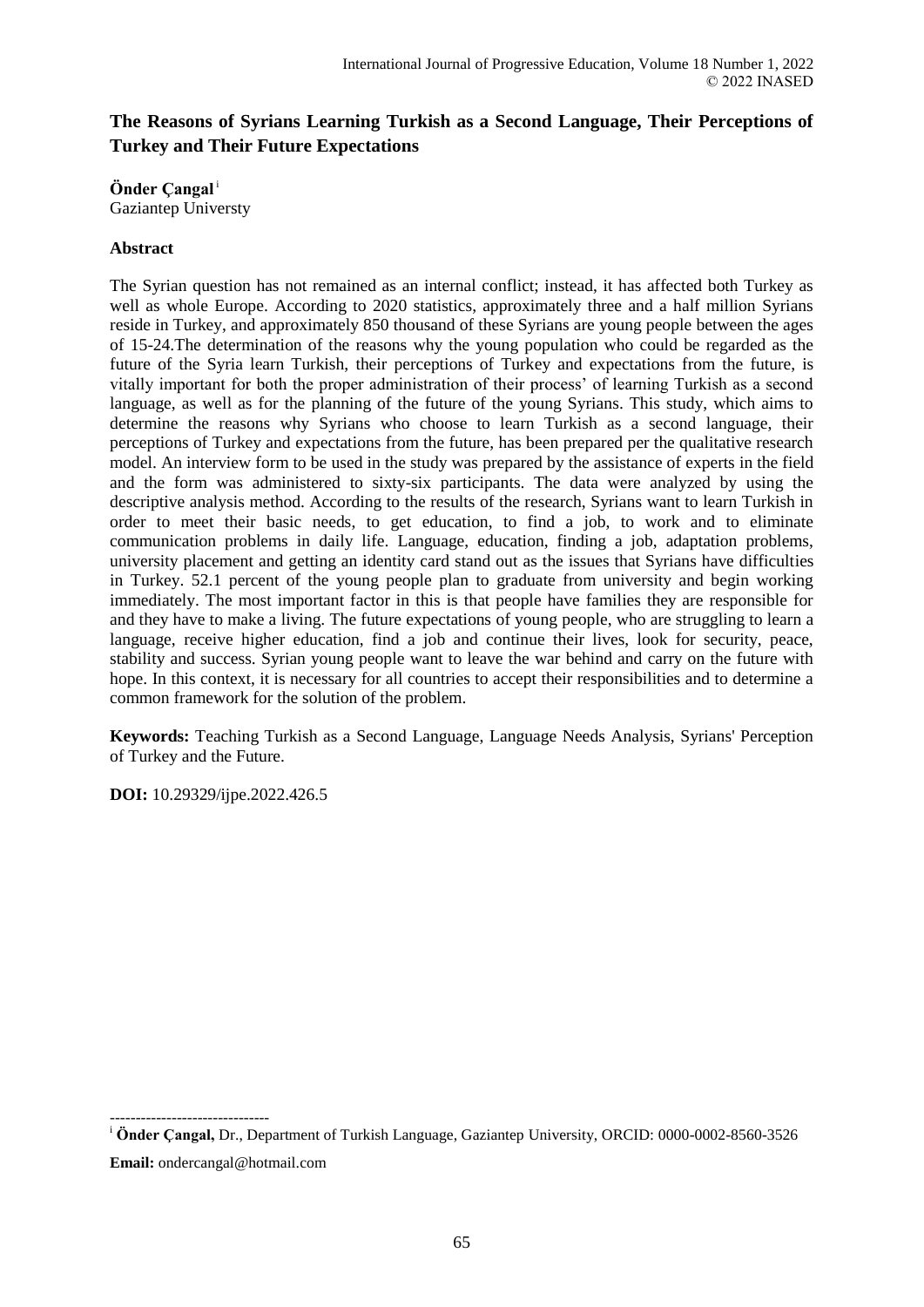### **INTRODUCTION**

People have had to migrate to other geographies by leaving their homeland behind for various reasons in every period from the first age to the present. Although migration movements are generally based on improving living conditions and establishing a good future, it has been known that people have to migrate due to drought, famine and war. "The chaotic situation that arose in the country in the month of April as consequence of demonstrations known as the Arab Spring that began on 15 March 2011 evolved into the Syrian Crisis, which, in turn, led the country into a civil war. Consequently, when the civil war spread across the country and life became unbearable, Syrians, who felt themselves under threat and were unable to provide their basic necessities and security, decided to leave the country (Tunç, 2015, p. 35).

The wave of immigrants that Turkey was faced with was not something anticipated, and in that sense, Turkey was caught unaware in the face of this intense wave of immigration. With the onset of wave of immigration, camp centers, also called temporary protection centers, were set up in the border provinces. "The number of camps began to be insufficient due to the protracted civil war and as a result some Syrian refugees / asylum seekers began to stay with their relatives or in rented houses in border provinces or districts instead of camps" (Tümeğ, 2018, p. 15). The increase in the number of Syrians who had to immigrate to Turkey and establish an order here has revealed the need for some legal arrangements. Thereupon, in 2013, in order to regulate the rights of Syrians residing in Turkey, Turkey's first law on asylum, the "Foreigners and International Protection Law", was adopted by the Turkish Grand National Assembly, the law was passed on April 11, 2014 and with the law, Immigration Management Law was adopted, and General Directorate was established.

It is noteworthy that, of the nearly three and a half million Syrians in Turkey, 830 thousand 626 are young population within the age range of 15-24 (Refugees Association, 2019). The period of transition from childhood to adulthood brings along some problems for each individual, because individuals experience both physical and psychological changes in this period, which is called adolescence. Getting to know the worlds of thought of the young Syrians, who were forced to confront the truth of war and migrate to Turkey in such a period, will both facilitate the process of teaching Turkish as a second language and planning of the future of these students. Therefore, in this study, the reasons why Syrian students who are learning Turkish as a second language preference, their perceptions of Turkey and their expectations from the future has been reviewed.

#### **Purpose of Research**

The purpose of this study is to determine the reasons why Syrians who prefer learning Turkish as a second language, their perceptions of Turkey and expectations from the future; and evaluate the findings in that regard. In accordance with this purpose, the answers to the following research questions are sought in the study:

Syrians learning Turkish as a second language;

- 1. What are the reasons for learning Turkish?
- 2. What are their thoughts on Turkey?
- 3. What are their expectations for the future?

#### **METHOD**

#### **Research Design**

The study was conducted according to the qualitative research model. "Qualitative research is carried out in conjunction with a long-term and intensive interaction process with a cross-section of a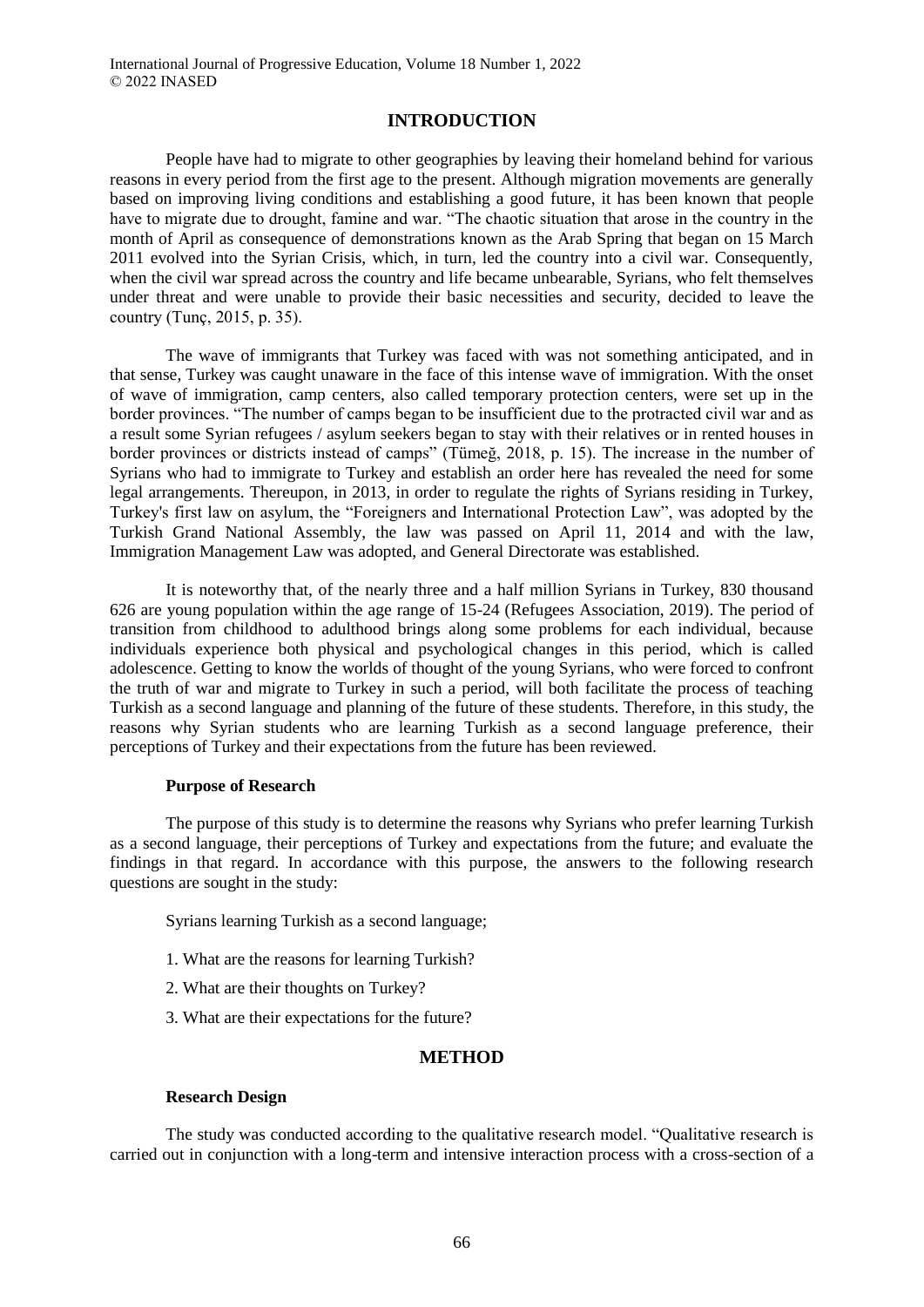field or social life. These processes reflect the everyday lives of individuals, groups, societies and organizations" (Miles & Huberman, 2016, p. 6).

The current study is a case study aimed at revealing why the Syrian students who learn Turkish as a second language preference, their perceptions of Turkey and expectations from the future. The case study is "a research method based on questions of how and why, allowing the researcher to examine the depth of a phenomenon or event that the researcher cannot control" (Yıldırım & Simsek, 2018, p. 289).

### **Sample/Study Group**

Criterion sampling was used in the study. According to criterion sampling, "in a study, observation units can be created from people, events, objects, or situations with certain qualifications. In such a case, units that meet the criteria set for the sample (objects, events, etc.) are included in the sample" (Büyüköztürk et al., 2016, p. 92). The criteria set by the researcher for sample selection in the study are "being Syrian and having learned or being learning Turkish as a second language in Turkey."

The sample of the study consists of Syrian students who are learning Turkish as a second language in higher education institutions in Turkey and who are resuming their education at the same university in the 2018-2019 academic year. 66 students participated in the study. There were no rewards or obligations set for participation in the study; instead, the study was conducted on a voluntary basis.

Demographic information about the participants is as follows:

|                                |                         | N               | $\%$           |
|--------------------------------|-------------------------|-----------------|----------------|
|                                | Female                  | 27              | 40,9           |
| Gender                         | Male                    | $\overline{39}$ | 59,1           |
|                                | Syria                   | 17              | 25,7           |
|                                | Aleppo                  | 20              | 30,3           |
|                                | Damascus                | 10              | 15,1           |
|                                | Homs                    | 7               | 10,6           |
| Place of Birth                 | Idlib                   | 6               | 9              |
|                                | Hama                    | 3               | 4,5            |
|                                | Deir ez-Zur             | $\overline{2}$  | 3              |
|                                | Daraa                   | 1               | 1,5            |
| <b>Educational Institution</b> | <b>State University</b> | 41              | 62,1           |
|                                | Private University      | 25              | 37,9           |
|                                | 1-3 years               | 33              | 50             |
| Duration of Stay in Turkey     | 4-6 years               | 31              | 47             |
|                                | $7$ years +             | $\overline{c}$  | $\overline{3}$ |
| Language Levels                | A1                      | 6               | 9,1            |
|                                | A2                      | 10              | 15,1           |
|                                | B1                      | 15              | 22,7           |
|                                | B <sub>2</sub>          | 5               | 7,5            |
|                                | C1                      | 26              | 39,3           |
|                                | C <sub>2</sub>          | $\overline{4}$  | 6              |

# **Table 1. Demographic data of the study group**

Twenty-seven of the participants (40.9%) are female, whereas thirty-nine (59.1%) are male. As the target group of the study involves students at higher education level, the ages of the participants ranged from 18 to 30. The age range in which the participants converge is between 20-25 years of age. The current situation in Syria and the ongoing civil war seriously crippled people's education; they had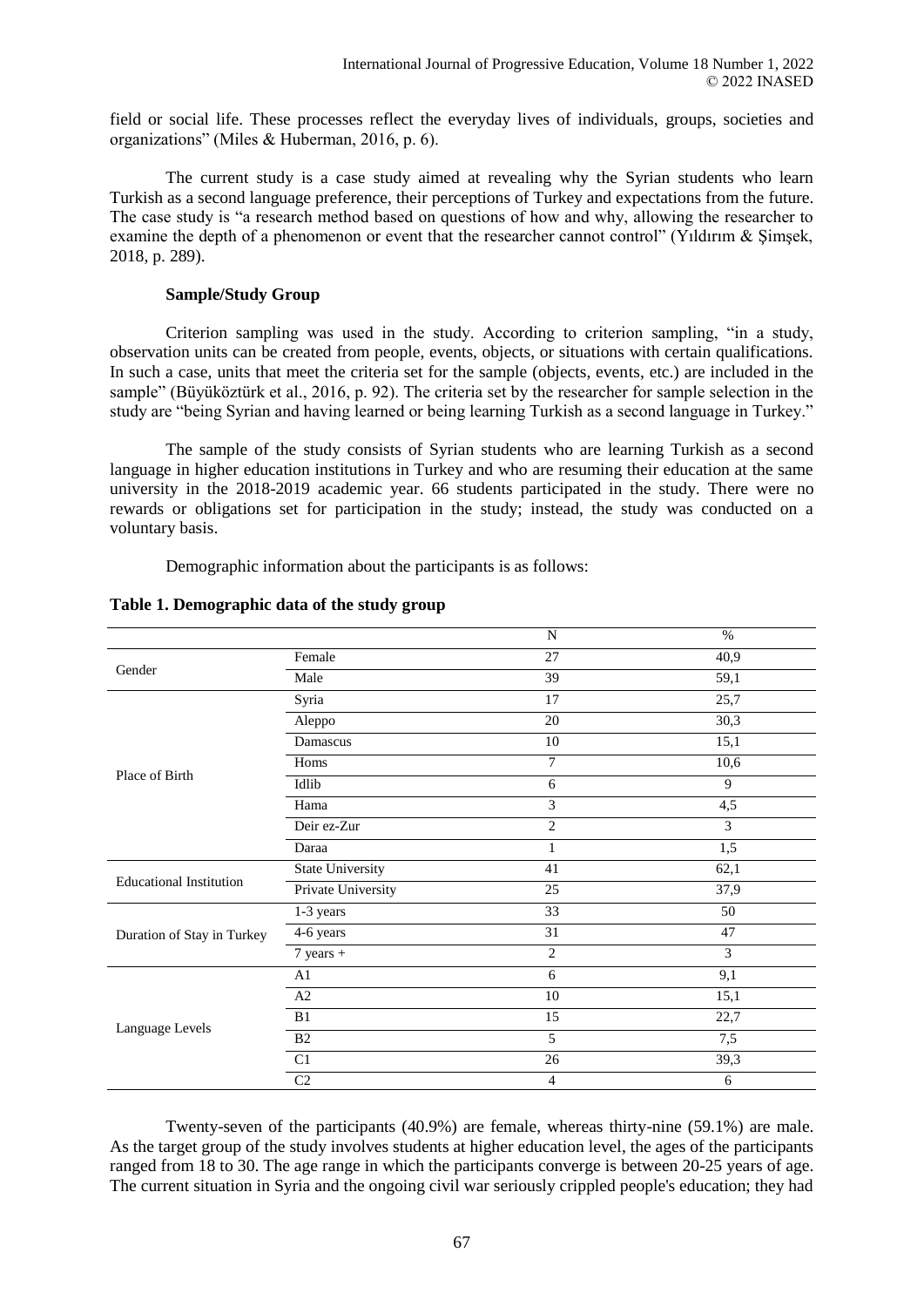to take a break from their education or put aside their higher education and start university in Turkey all over again.

17 of the participants responded to the question of which city they were born in as "Syria" without specifying the name of the city. The rest, 20 reported Aleppo as the city where they were born, while 10 reported Damascus, 7 Homs, 6 Idlib, 3 Hama, 2 Deir ez-Zur and 1 Daraa. The largest cities of Syria are Damascus, Aleppo and Homs, respectively. When the percentages of the participants are examined, it is seen that It was seen that the participants mostly come from these 3 cities.

The participants attend 19 different universities in Turkey. 12 of these universities are public universities, while 7 are private universities. İstanbul stands out with 10 universities among the cities where the universities are located. "As of November 2019, among our cities, Istanbul is the city that houses the highest number of Syrians with 552,080 people" (Refugees Association, 2019). The universities of Fırat, Gaziantep, Harran, Iskenderun Technical, Kahramanmaraş Sütçü İmam, Kilis 7 Aralık and Mersin are universities located in cities that are geographically close to Syria. Apart from these universities, 2 participants from Uşak University took part in our study.

It is seen that the durations of the participants' stay in Turkey varies between 1 and 7 years. 17 of the participants came to Turkey during last year. Therefore, the durations of these people's stay in Turkey were described as one year or less. Half of the participants came to Turkey during the past three years. 14 of the participants have been living in Turkey for four years, 10 for five years, 7 for six years and 2 for seven years. In order for the participants to give comprehensive responses to the questions about their perceptions of Turkey, the time they have lived in Turkey is important. This situation was given attention during the process of descriptive analysis, and a point of including the views of Syrians who had been living in Turkey for two or longer years was made.

Most of the participants (93.9%) answered "Yes" to the question "Do you speak Turkish?" Only four people (6.1%) responded "No, I do not speak Turkish." These four students are students who have just started learning Turkish as a second language at TÖMER and their levels are marked as A1. 6 of the students who spoke Turkish described the level of their knowledge of Turkish as A1, 10 as A2, 15 as B1, 5 as B2, 26 as C1 and 4 as C2. A significant portion of the participants (30 of them) speak Turkish proficiently, i.e., at the levels of C1 and C2. 20 of the participants speak Turkish at an intermediate level while 16 of them speak Turkish at a basic level. For the students who are at basic or intermediate level and continue their courses in the department, the language of instruction at the faculty is English or Arabic. These students both attend their lectures at the faculty and simultaneously learn Turkish as a second language at TÖMER.

#### **Data Collection Tool and Analysis of the Data**

An interview form containing open-ended questions was used in the study in order to determine the reasons why Syrian students learn Turkish, their perceptions of Turkey and expectations from the future. The first part of the form, which was composed of two parts, included questions aimed at obtaining demographic information about the participants, whereas the second part included nine open-ended questions prepared with view to collecting data from the participants in accordance with the objectives of the study. Prior to the preparation of the interview questions, first, relevant studies were examined and a question pool was created. In the second stage, the question pool thus prepared was submitted to two experts for their opinions, one in the Department of Turkish Education and the other in the Department of Sociology, both at a state university. Based on expert opinions, a "structured interview form" was prepared.

The form prepared in order to ensure the content validity of the interview form was submitted to the evaluation of the experts who teach Turkish as a second language to Syrians. The interview form was given its final form in accordance with the feedback received. For the reliability of the form, consistency of the participants' views was and the results of the data obtained were shared with the people who participated in the study.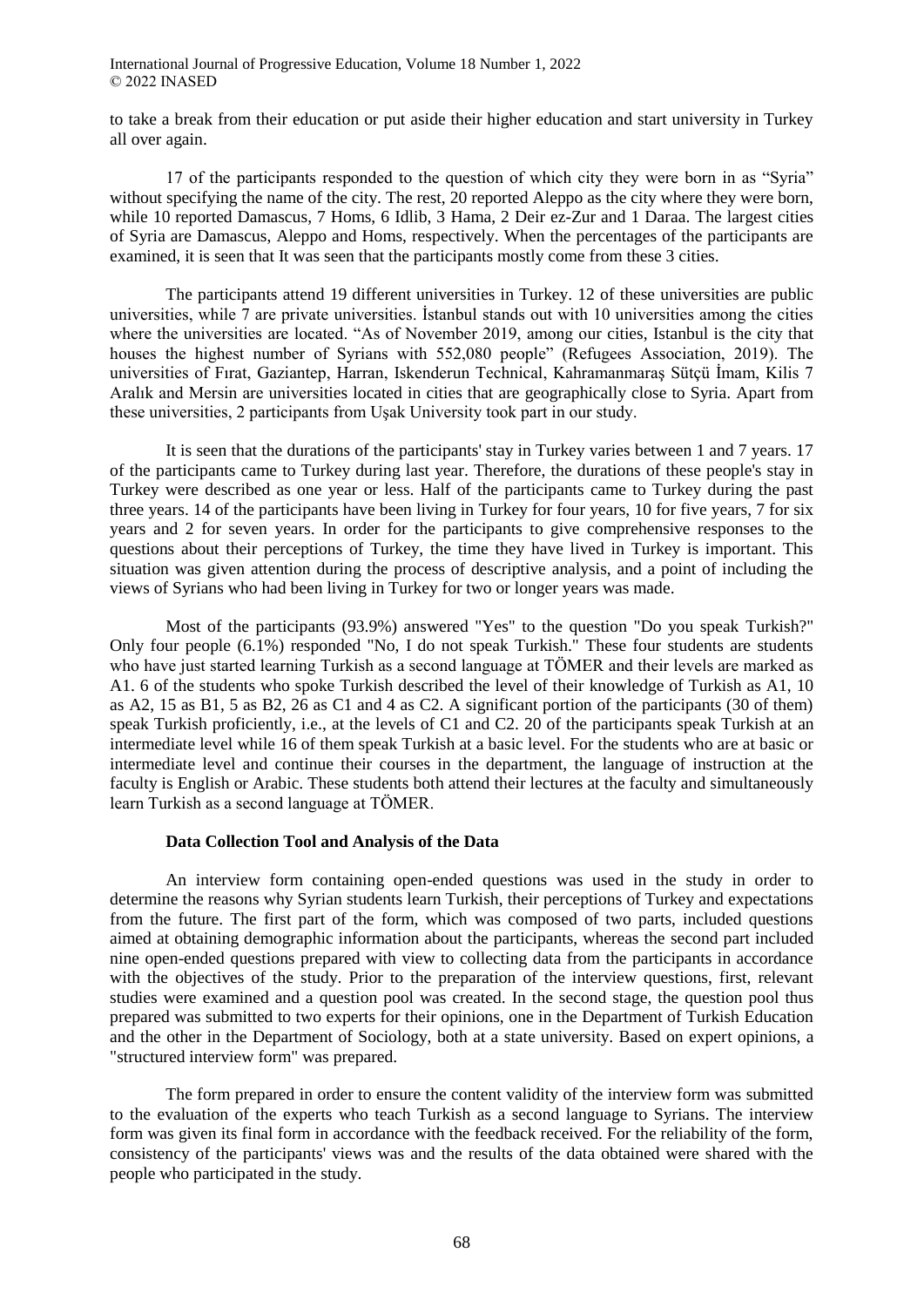The questions in the interview form are as follows:

- 1. Why do you learn Turkish?
- 2. What is the first thing that comes to your mind when Turkey is mentioned?
- 3. Do you like living in Turkey?
- 4. Would you like to live in another country? If your answer is "Yes", where would you like to live?
- 5. What are the things that you have difficulty in coping with in Turkey?
- 6. What would you like to do after you graduate from university?
- 7. Do you think you will be employed in the field that you graduate from?
- 8. Do you plan to go back to your country?
- 9. What are your expectations from the future?

Since the data were collected by interview form, descriptive analysis method was used in the analysis of the data. According to the descriptive analysis, the data are summarized and interpreted according to the previously determined themes. The data can be organized according to the themes raised by the research questions or presented by considering the questions or dimensions used in the interview and observation processes. Direct quotations are often included in the descriptive analysis to reflect strikingly the views of the individuals interviewed or observed" (Yıldırım & Şimşek, 2018, p. 239).

# **FINDINGS**

# **Why did you/are you learn/learning Turkish?**

The first question asked to Syrian students within the scope of the research has been "Why did you/are you learn/learning Turkish?" When the answers of the participants were examined, it was seen that 66 students answered this question under 144 different codes. The frequencies and percentages of the codes of the participants' opinions regarding the first question are as follows:

| Table 2. Frequency and percentages regarding the reasons for Syrians to learn Turkish |  |  |  |
|---------------------------------------------------------------------------------------|--|--|--|
|---------------------------------------------------------------------------------------|--|--|--|

| Theme                                       | Codes                               |     | $\%$ |
|---------------------------------------------|-------------------------------------|-----|------|
|                                             | To pursue higher education          | 57  | 39.5 |
|                                             | To speak Turkish in daily life      | 35  | 24.3 |
| Why did you/are you learn/learning Turkish? | To find a job                       | 21  | 14.5 |
|                                             | To become a Turkish citizen         | 18  | 12.5 |
|                                             | To eliminate communication problems | 13  |      |
|                                             | Total                               | 144 | 100  |

The reason for 39.5 percent of the participants to learn Turkish is "to pursue higher education". This is followed by "speaking Turkish in daily life", "finding a job", "becoming a Turkish citizen" and "eliminating communication problems".

Some of the opinions of the participants regarding the reasons for learning Turkish are as follows:

*(K2) "I had to quit my university education in Syria. I had to learn Turkish in order to continue my education in Turkey. For this, I started learning Turkish. Also, I had to speak Turkish on the street." (K17) "After I arrived to Turkey, I wanted to begin attending the university and the first thing I did was to learn Turkish." (K29) "I am an engineer. Finding a job was very important for me, but it was very difficult for me to find a good job as I didn't*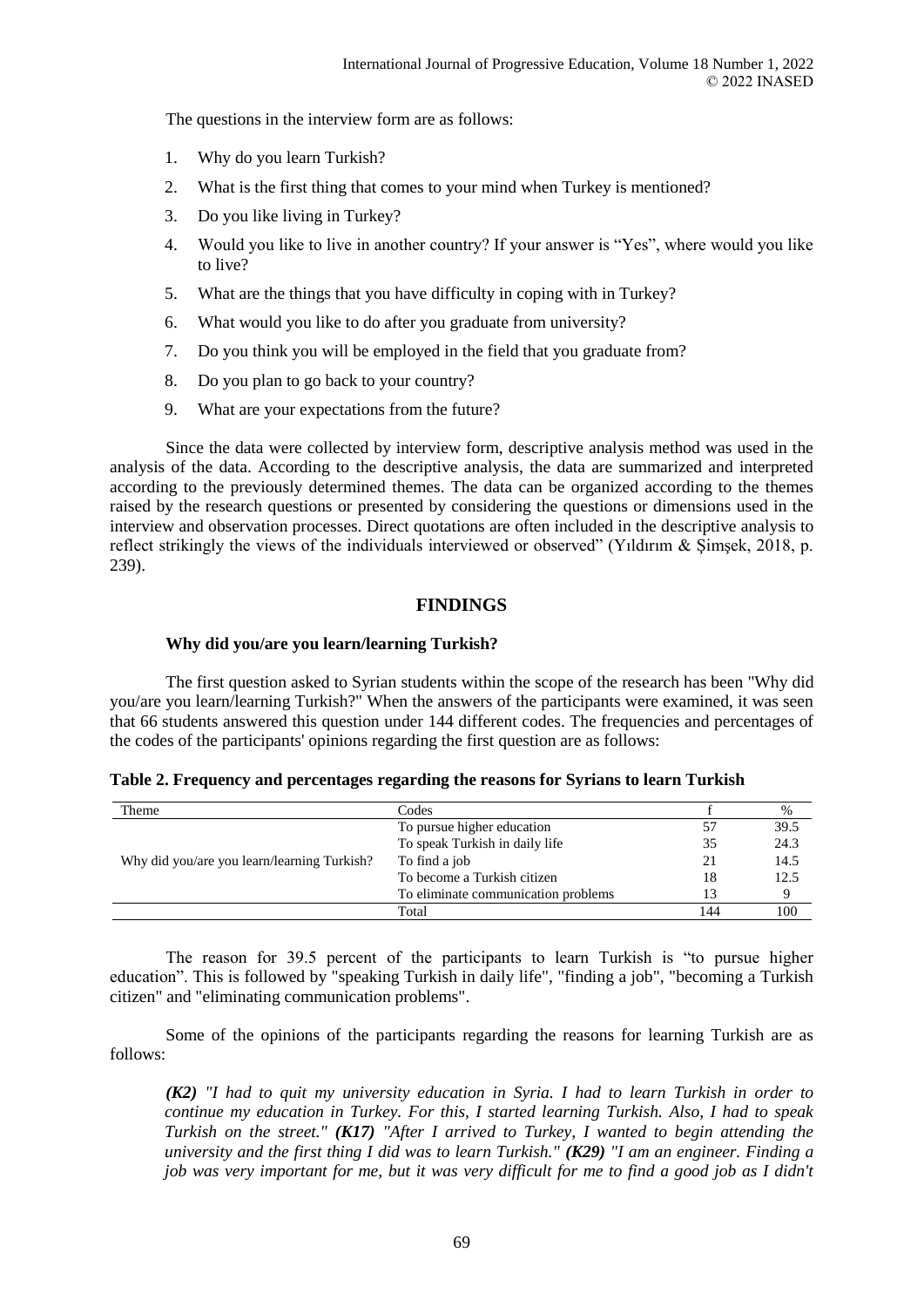> *speak Turkish. If you don't know the language, being an engineer does not matter much." (K30) "I speak English and some German. However, most people in Turkey do not speak foreign languages. That's why we often have communication problems." (K35) "I wanted to study at university and become a Turkish citizen. In order to do that, I had to learn Turkish." (K38) "I am an outgoing person. I always want to communicate and get to know the people around me and my neighbors. For this reason, being able to speak Turkish in daily life was the most important need for me." (K44) "When I came here, thanks to my acquaintances, I started working as an Arabic-English translator in an office. The company I worked for was an Arab firm that won big tenders abroad. Later, they began to take jobs in Turkey and I had to learn Turkish as well. I also lived Turkey and I had to learn this language." (K59) "Initially, I tried to get in a major that was taught in English, but I was not successful. When I got in a scholarship for a major that was taught in Turkish, I first went to TÖMER and then I started attending classes at my faculty. Now, I can speak Turkish fluently." (K62) "I learned Turkish to communicate with Turks, to study at university and to have a nice profession."*

### **Findings concerning the question "What is the first thing that comes to your mind when 'Turkey' is mentioned?"**

The participants were asked the question "What is the first thing that comes to your mind when 'Turkey' is mentioned?" as the second question on the interview form. 29 different themes were obtained based on the responses given by the participants. While twenty-six of the themes are positive, three are negative. The frequencies and percentages of the codes belonging to the participants' views regarding the second question are given in Table 3:

| Theme                                                                          | Codes        | f              | $\%$ |
|--------------------------------------------------------------------------------|--------------|----------------|------|
|                                                                                | Nature       | 14             | 14.7 |
|                                                                                | Civilization | 12             | 12.6 |
|                                                                                | Beauty       | $\,8\,$        | 8.4  |
|                                                                                | Education    | $\sqrt{6}$     | 6.3  |
|                                                                                | Fraternity   | $\sqrt{6}$     | 6.3  |
|                                                                                | History      | 5              | 5.2  |
|                                                                                | Tourism      | 5              | 5.2  |
|                                                                                | Food         | 4              | 4.2  |
|                                                                                | Homeland     | $\overline{4}$ | 4.2  |
|                                                                                | Ottomans     | 4              | 4.2  |
|                                                                                | Comfort      | 3              | 3.1  |
|                                                                                | Life         | 3              | 3.1  |
|                                                                                | Security     | $\mathfrak{Z}$ | 3.1  |
|                                                                                | Istanbul     | $\overline{c}$ | 2.1  |
| What is the first thing that comes to your mind when<br>"Turkey" is mentioned? | Justice      | $\overline{c}$ | 2.1  |
|                                                                                | Ataturk      | $\mathbf{1}$   | 1.05 |
|                                                                                | Challenges   | 1              | 1.05 |
|                                                                                | Democracy    | $\mathbf{1}$   | 1.05 |
|                                                                                | Freedom      | 1              | 1.05 |
|                                                                                | Future       | 1              | 1.05 |
|                                                                                | Hatred       | 1              | 1.05 |
|                                                                                | Hospitality  | 1              | 1.05 |
|                                                                                | Mercy        | 1              | 1.05 |
|                                                                                | Peace        | 1              | 1.05 |
|                                                                                | Racism       | 1              | 1.05 |
|                                                                                | Stability    | 1              | 1.05 |
|                                                                                | Tea          | 1              | 1.05 |
|                                                                                | Turkish      | 1              | 1.05 |
|                                                                                |              | 1              |      |
|                                                                                | Work         | 95             | 1.05 |

#### **Table 3. Frequencies and percentages relating to the codes of the question "What is the first thing that comes to your mind when 'Turkey' is mentioned?"**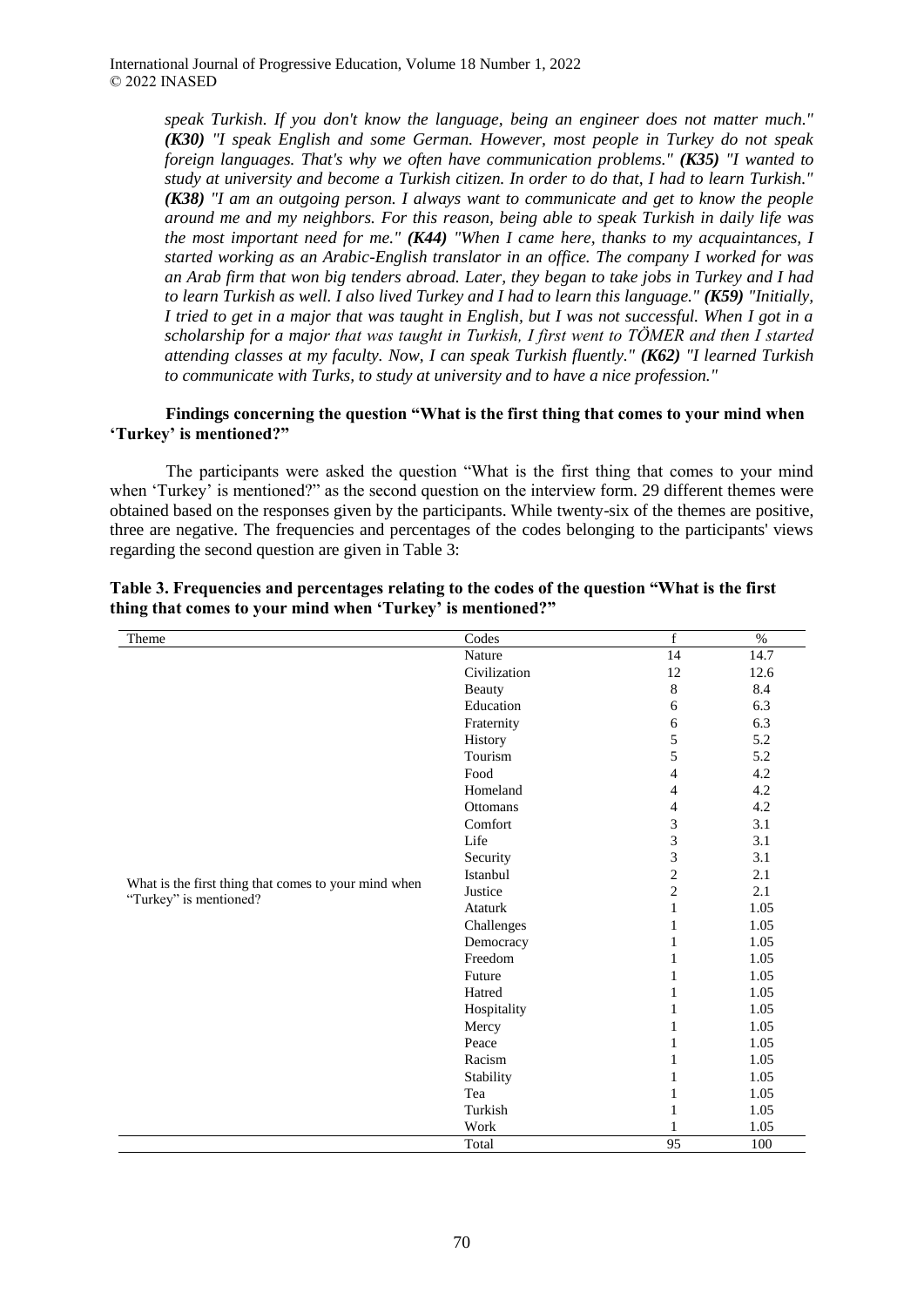As far as the second question was concerned, responses of the sixty-six participants were examined and 95 different codes were obtained. "Nature" comes to the minds of 14.7% of the participants when Turkey is mentioned. 12.6 percent of the participants recall "civilization" when Turkey is mentioned, whereas 8.4 percent of them recall "beauty", 6.3 percent "education" and 6.3 percent "fraternity". The codes "history, tourism, homeland, food and Ottoman" are the major words that come to mind when Turkey is mentioned. The codes racism, hatred and challenge, which were obtained by an examination of the participants' views, are noteworthy in that they are codes that have negative meanings. Some of the participants who expressed positive views stated their opinions in the following terms:

*(K5) "Turkey is a beautiful country of good people. It is good to be living in Turkey because there is religious freedom and also, we can continue our education." (K7) "When Turkey is mentioned, I remember civilization, economic growth, rapid development and political independence." (K8) "Turkey is the best place on earth and plus baklava." (K10) "Democracy, justice and education." (K11) "Turks are our brothers." (K14) "Turkey is a developed and beautiful country." (K15) "People's compassion, love, hospitality, and the country's rich history and natural beauty." (K17) "The glorious Ottoman state." (K18) "The country that is honestly siding with us." (K23) "A country that has rapidly developed within a short time and a very beautiful nation." (K24) "I remember kind-hearted people full of sincerity who I adore." (K29) "The country where I live today and I am very close to my country." (K30) "My second home." (K32) "Islamic history and civilization." (K33) "Ottoman Empire and Sultan Abdülhamit." (K38) "A country that brings Eastern and Western civilizations together and is rich in terms of civilization" (K46) "I am a computer engineer and work as an expert in companies. My average was quite good as of the end of last month. This provided me with the opportunity to travel in Turkey and visit different places. Above all, it is a country known for its natural beauty and history." (K53) "A beautiful country of tourism enjoying good universities." (K54) "A safe country and also a homeland for refugees." (K57) "My future country." (K60) "Turkish language, its natural beauty, Ataturk, Istanbul and tourism." (K61) "Tea and the Ottoman Civilization."*

The views of the participants with codes that had negative meaning are as follows:

*(K42) "It is a beautiful country but it will be hard to live here and you need to endure in order to face the challenges." (K58) "Turks' racism and their xenophobia, especially towards Arabs."*

# **Findings concerning the question "Do you like Turkey?"**

The participants were asked the question "Do you like Turkey?" as the third question on the interview form. All of the participants responded to this question. The percentages concerning the responses given by the participants to the question are as follows:



**Figure 1. The percentages of the participants like Turkey**

Large numbers of people have been forced to migrate to Turkey due to the conflict in Syria. The situation holds true for the 66 participants who participated in the study. 97 percent of the participants stated that they liked Turkey while 3 percent stated that they did not like Turkey.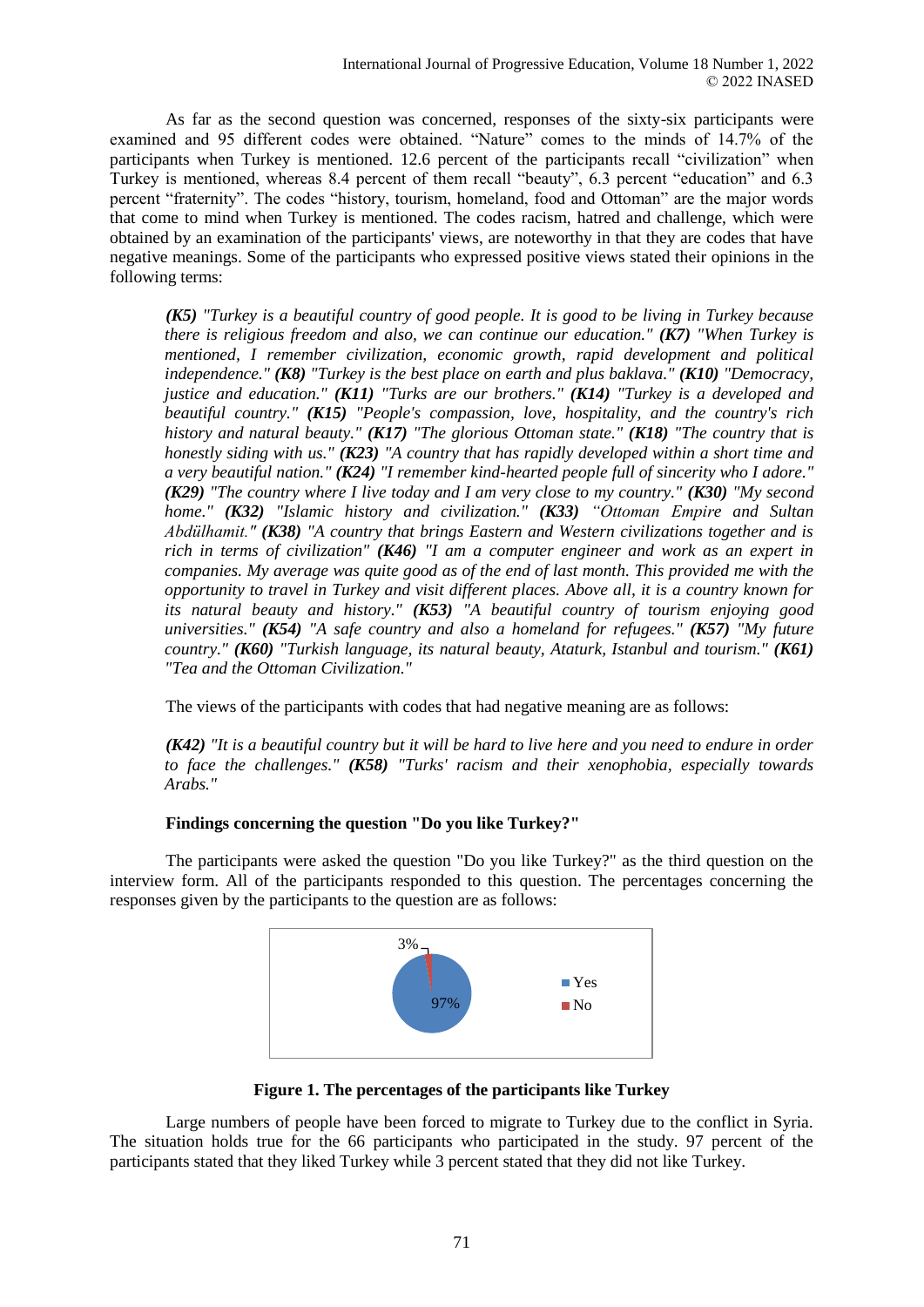People who like Turkey are trying to establish a new life here. To this end, they make concerted efforts to improve themselves both educationally and culturally and adapt to the society around. The two people who stated that they did not like Turkey are receiving their education in Turkey and trying to organize their lives. When these people, who were forced to leave their country in a psychologically devastated manner owing to the war, face unfavorable treatment when they come to Turkey, they cannot help but produce reactions and these reactions affect people's emotions.

### **Findings concerning the question "Would you like to live in another country? If your answer is 'Yes', where would you like to live?"**

The participants were asked the question "Would you like to live in another country? If your answer is 'Yes', where would you like to live?" as the fourth question on the interview form. 24 of the participants answered the question "Yes", while 41 responded "No". Due to the fact the participant with number forty-eight **(K48)** responded to this question as *"I like Turkey, or else when my country is safe, I can live in my country."* this view was not included in the "yes-no" categorization. The views of two of the participants who answered the question as "no" are as follows:

*(K32) "I like Turkey. I come from a family of Turkmen origin and I do not like any other country." (K46) "I have not considered traveling outside of Turkey."*

The participant number sixty-three **(K63)**, responding *"I just do not want Turkey."*, pointed out that s/he wanted to live in another country, no matter what country it was and that his/her only wish was to live in a country other than Turkey. Since the participant number sixty-three did not name a country, his / her response is not included in the table below.

Statistical data belonging to the countries where the participants who responded to the question as "Yes, I would like to live in another country." are as follows:

| Theme                                         | Codes        |    | $\%$ |
|-----------------------------------------------|--------------|----|------|
|                                               | Canada       |    | 21.7 |
|                                               | Dubai        | 4  | 17.3 |
|                                               | Istanbul     | 4  | 17.3 |
|                                               | <b>USA</b>   | 2  | 8.6  |
|                                               | England      |    | 4.3  |
|                                               | Europe       |    | 4.3  |
| Countries where the participants want to live | Netherland   |    | 4.3  |
|                                               | Qatar        |    | 4.3  |
|                                               | Russia       |    | 4.3  |
|                                               | Saudi Arabia |    | 4.3  |
|                                               | Spain        |    | 4.3  |
|                                               | Syria        |    | 4.3  |
|                                               | Total        | 23 | 100  |

#### **Table 4. Countries where the participants want to live**

Of the responses of the 23 participants who stated "I would like to live in another country.", Canada stands out as the country where people wanted live most (21.7%). Located on the northernmost tip of the North American continent, Canada is the second largest in the World in terms of total area. Canada is followed by Dubai, preferred by 17.3% (4 persons) of the participants. Dubai is one of the seven emirates constituting the United Arab Emirates.

Although the interview form contained the term "country" and the form was prepared bilingually, namely in Turkish and Arabic, 4 of the participants specified the place where they wanted to live as Istanbul. Likewise, 1 participant wrote their preferred place of living as "Europe" in the interview form rather than naming a country. Based on this, it could be inferred that this person would like to live in any European country no matter what country it was.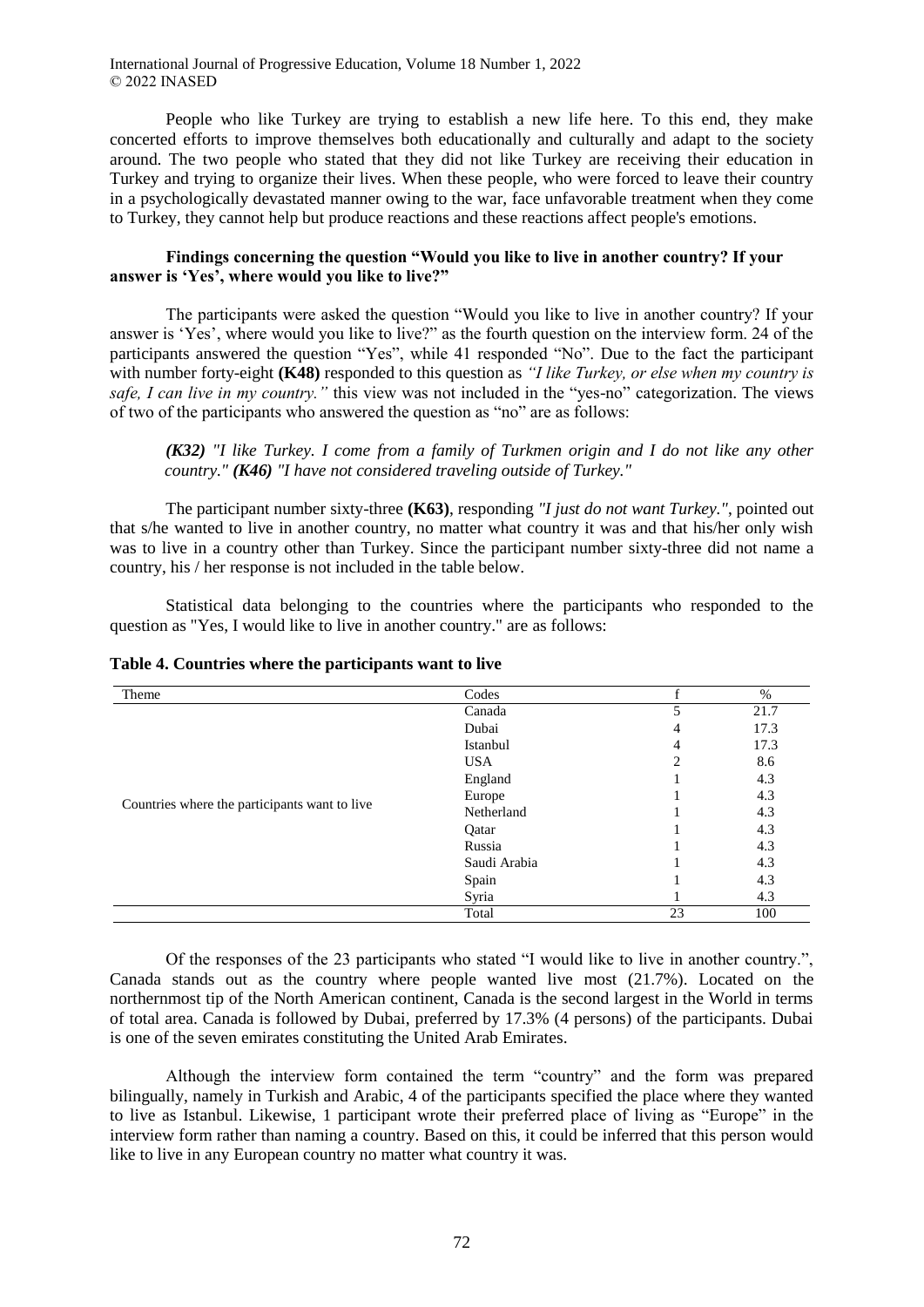2 of the participants stated that they wanted to live in the USA. Netherland, England, Spain, Qatar, Russia and Saudi Arabia were specified in the form, each by 1 participant. When the countries where the participants want to live are examined, it is observed that they prefer prosperous countries with high living standards. One of the participants, on the other hand, stated that s/he wanted to live in Syria, his/her own country**.**

# **Findings concerning the question "What is the most challenging thing for you in Turkey?"**

The participants were asked the question "What is the most challenging thing for you in Turkey?" as the fifth question on the interview form. The frequencies and percentages of the codes belonging to the views of the participants concerning the fifth question are given in Table 5:

| Theme                                      | Codes                     | f              | $\%$ |
|--------------------------------------------|---------------------------|----------------|------|
|                                            | Language                  | 32             | 40   |
|                                            | Finding a job             | 8              | 10   |
|                                            | Racism                    | 8              | 10   |
|                                            | Discrimination            | 6              | 7.5  |
|                                            | Adaptation problem        | 5              | 6.25 |
|                                            | Admittance to university  | 3              | 3.75 |
|                                            | Education                 | 2              | 2.5  |
|                                            | Getting an ID card        | $\overline{c}$ | 2.5  |
|                                            | Nothing                   | $\overline{2}$ | 2.5  |
|                                            | Accommodation             |                | 1.25 |
| What is the most challenging thing for you | Legal procedures          |                | 1.25 |
| in Turkey?                                 | Life                      |                | 1.25 |
|                                            | Longing                   |                | 1.25 |
|                                            | Low wages                 |                | 1.25 |
|                                            | Obtaining a travel permit |                | 1.25 |
|                                            | Obtaining work permit     |                | 1.25 |
|                                            | Proving marriage          |                | 1.25 |
|                                            | Rental                    |                | 1.25 |
|                                            | Taxes                     |                | 1.25 |
|                                            | Vehicle                   |                | 1.25 |
|                                            | Working hours             |                | 1.25 |
|                                            | Total                     | 80             | 100  |

|                                       | Table 5. Frequencies and percentages belonging to the codes of the question "What is the most" |  |
|---------------------------------------|------------------------------------------------------------------------------------------------|--|
| challenging thing for you in Turkey?" |                                                                                                |  |

2 of the participants stated that there was nothing challenging for them in Turkey. 20 different codes were obtained as a result of an examination of the responses of the remaining 64 participants.

When all of the participants were considered, it transpired that "language" was the most challenging thing for them. The participants reported that when they first arrived in Turkey, they could not communicate with local people as they did not know any Turkish and hence had a lot of difficulty in daily life. The views of some of the participants concerning the code "language" are as follows:

*(K8) "Speaking and language." (K10) "Since there are different dialects, I sometimes have difficulty understanding them." (K13) "Communication problem." (K14) "It was rather difficult to find a job and learn Turkish before I entered university." (K15) "When I first arrived, I experienced problems with language but I was able to adapt after I learned the language." (K26) "Language and differences in lifestyle." (K29) "First and foremost, language and communication. Sometimes, harassment by some people." (K38) "Initially, it was hard to communicate with others as I did not know Turkish."*

The issues that the participants found the most challenging after the language problem concerned "racism", "finding a job" and "discrimination". 10% of the participants cited views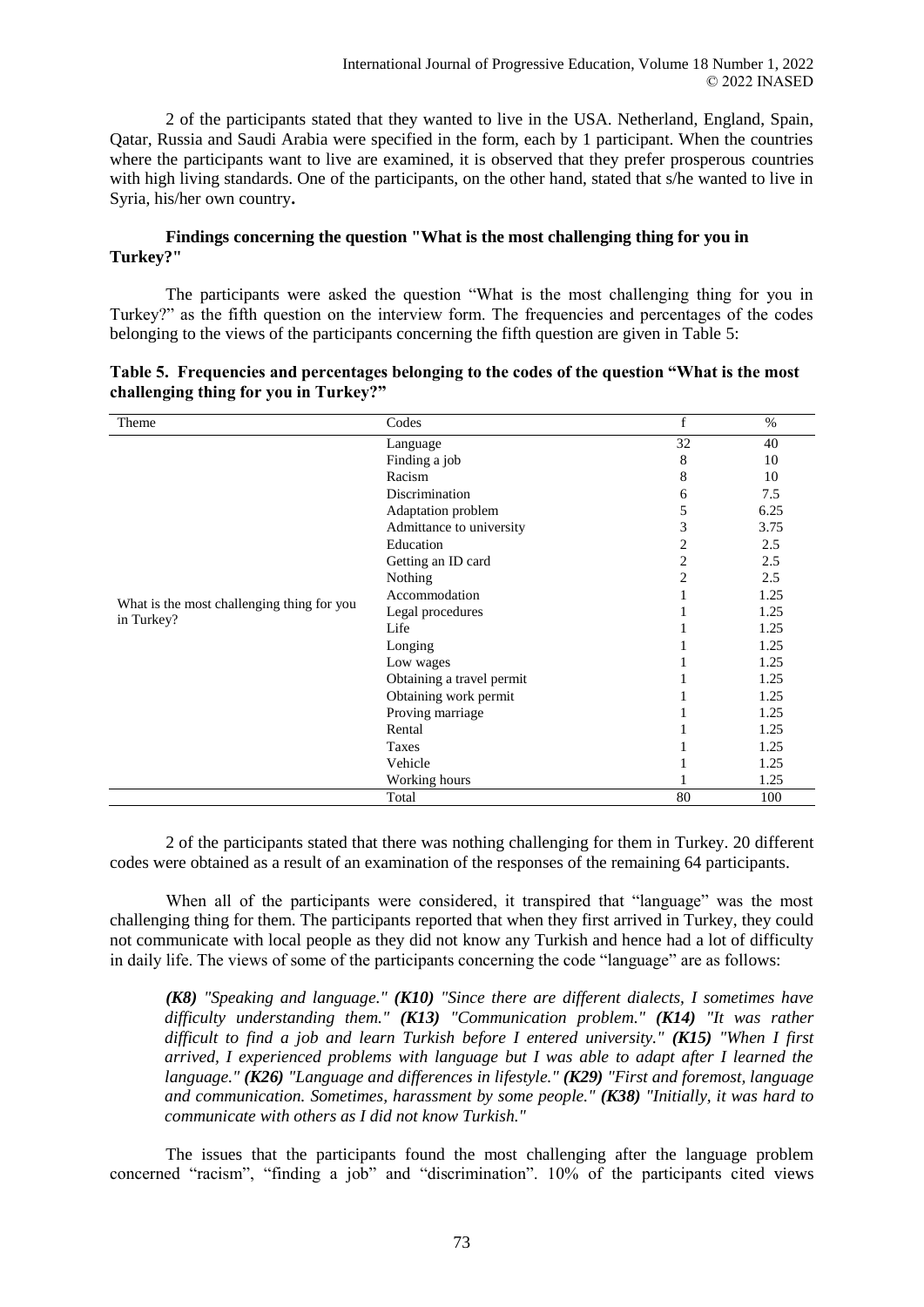regarding racism, 10% regarding finding a job and 7.5% regarding the code discrimination. The participants' views concerning discrimination and racism are noteworthy in that they are in general quite similar. Some of the participants reported that they were discriminated against whereas some others went further than that and stated that the discrimination they faced sometimes reached a level of racism. Some of the views of the participants concerning the three codes are as follows:

*(K5) "There is the question of adaptation between Turks and Syrians and sometimes we are subjected to racism." (K18) "The Turkish society does not accept us." (K20) "Language and racism, which is sometimes displayed against Syrians." (K30) "When a bad Syrian does something wrong, some people within the Turkish society act as if everybody were like that." (K44) "Racism based on ignorance, for you cannot tell the reality to those who commit such kind of racism." (K57) "I have no rights in Turkey because I am a Syrian." (K46) "When I came from Syria, my Turkish was not good. Although I am a computer engineer, I worked as a porter with Turks for a year." (K58) "People and they also share us low wages." (K65) "Obtaining a legal work permit."*

Other views that the participants stated concerning the issues that they found the most challenging in Turkey are as follows:

*(K6) "People embrace Syrians but voracious landlords demand extortionate rentals from us. It is quite hard to travel to another city in Turkey using temporary protection ID cards. I cannot start even a small business on account of high taxes in Turkey." (K7) "Legal procedures are too many. Civil servants may practice according to their whims." (K32) "Some Turks behave kind of vainly. But others love everyone and behave respectfully by virtue of the very nature of Anatolian people."*

### **Findings concerning the question "What would you like to do after you graduate from university?"**

The participants were asked the sixth question on the interview form, namely "What would you like to do after you graduate from university?" The frequencies and percentages of the codes belonging to the participants' views concerning the sixth question are as follows:

| Theme                     | Codes                                      |    | $\%$ |
|---------------------------|--------------------------------------------|----|------|
|                           | Entering into working life                 | 37 | 52.1 |
|                           | Master's                                   | 9  | 12.6 |
|                           | Contributing to Turkey                     |    | 9.8  |
|                           | Working in the relevant field of expertise |    | 9.8  |
|                           | Launching a project                        |    | 2.8  |
| What would you like to do | Going back to Syria                        |    | 2.8  |
| after you graduate from   | Being a painter                            |    | 1.4  |
| university?               | Doctorate                                  |    | 1.4  |
|                           | Doing academic studies                     |    | 1.4  |
|                           | Founding a laboratory                      |    | 1.4  |
|                           | Going abroad                               |    | 1.4  |
|                           | No answer                                  |    | 1.4  |
|                           | Opening a clinic                           |    | 1.4  |
|                           | Total                                      | 71 | 100  |

| Table 6. Frequencies and percentages belonging to the question "What would you like to do |  |
|-------------------------------------------------------------------------------------------|--|
| after you graduate from university?"                                                      |  |

52.1% of the participants want to enter the working life. This figure is noteworthy as a rather high rate. The reason why the rate is so high is that the participants' economic status is not so good and therefore they are obliged to begin working to support their family. Only 12.6% of the participants want to pursue their master's degree and continue their education after graduation. Although following higher education is important for their personal development, the priority of the participants is to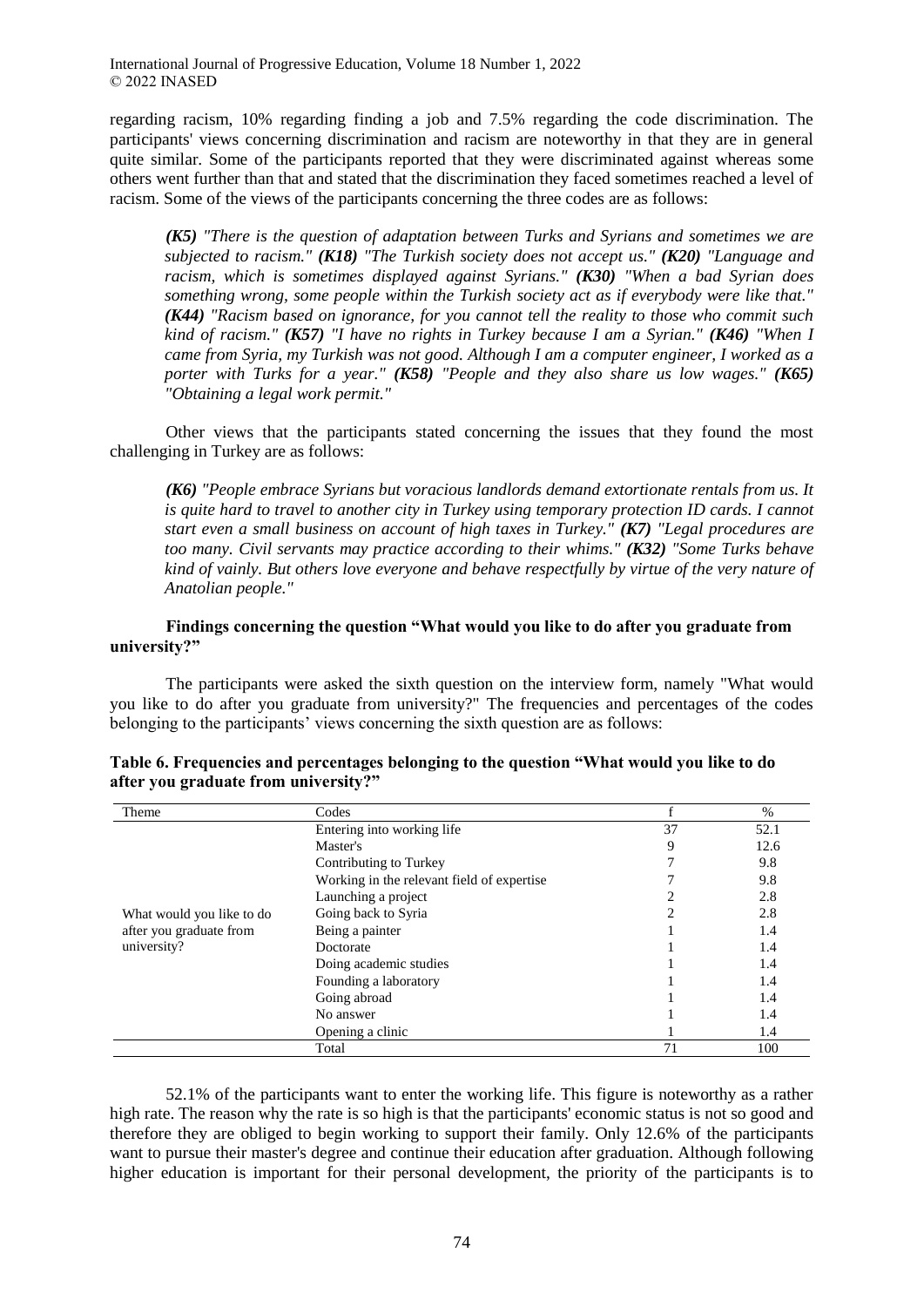graduate and find a job. The views of the participants regarding the code "Entering the working life" are as follows:

*(K6) "I will find myself a suitable job." (K11) "I will start teaching." (K14) "I will work in a health institution." (K15) "I want to find a job and work and contribute to this country." (K24) "I am thinking of working in the translation-interpretation sector." (K41) "I want to do my master's degree and start my own business in Turkey." (K55) "I want to work in a hospital." (K59) "I want to find a job and start a small project."*

9.8% of the participants expressed the view regarding the code "contributing to Turkey" and again 9.8% expressed the view regarding the code "working in the relevant field of expertise". The views of the participants who wanted to contribute to Turkey are as follows:

*(K17) "I will try to increase the level of the society by playing the role required by my level of education." (K21) "I want to work in Turkey." (K23) "I will continue to live in this country and be a beneficial person for this country." (K29) "I want to obtain my diploma equivalence and work in Turkey." (K32) "I want to enlist in the Turkish army because I love this country." (K40) "I want to enter the workforce and serve this country, which has accepted us." (K45) "I want to work in Turkey and serve the great Turkish nation, who has accepted us."*

Some of the views of the participants who wanted to work in their field of expertise are as follows:

*(K33) "Working in my field of graduation." (K38) "I want to work in my field of expertise." (K39) "I want to work in my own field." (K44) "Improving myself in the same field and returning to Syria. If I can't return, it is highly likely that I will stay in Turkey."*

Views of some of the other participants are as follows:

*(K28) "I want to launch a small project." (K42) "I have many dreams. First, I want start a laboratory specifically developed for myself and work with well-known dentists. I want to invent new things in my profession." (K64) "I want to raise a consciousness of civil society and non-governmental organizations and found a university. Of course, I want to realize all of this in Turkey."*

# **Findings concerning the question "Do you think you will be able to work in your field of graduation?"**

As the seventh question on the interview form, the participants were asked "Do you think you will be able to work in your field of graduation?" The frequencies and percentages of the codes belonging to the views of the participants about the seventh question are given in Table 7:

### **Table 7. Frequencies and percentages belonging to the codes of the question "Do you think you will be able to work in your field of graduation?"**

|               |    | %    |
|---------------|----|------|
| Yes           | 49 | 74.2 |
|               |    |      |
| No<br>Perhaps |    | -4.5 |
| I do not know |    |      |
| Other         |    |      |
| Total         | 66 | 100  |

74.2% of the participants think that they will be able to work in their field of graduation. Some of the views of the participants who responded "yes" to this question are as follows: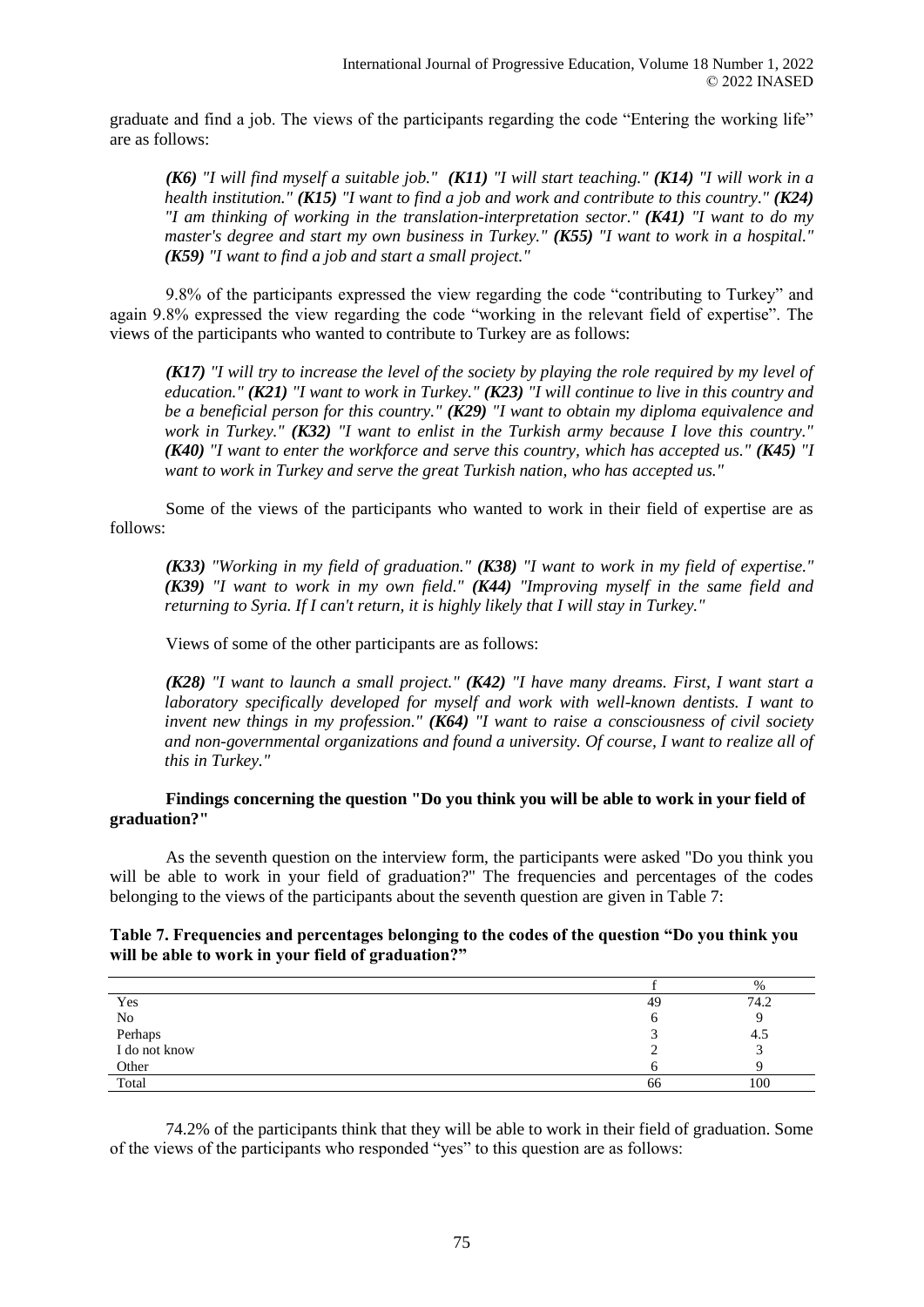> *(K5) "Yes I do, if the war in my country ends or if I am granted Turkish citizenship." (K35) "Yes I do; indeed, I have already founded a private business." (K42) "Not as soon as I graduate I think, but in the end, I will work and my dreams will come true." (K46) "Yes I do, but I need to be patient." (K64) "Yes, I will open a scientific research center."*

9% of the participants think that they will not work in their field of graduation. 4.5% of the participants responded "perhaps" and 3% responded "I do not know". The responses given by 9% of the participants were included in the code "other". The views of these participants are as follows:

*(K14) "We have a low possibility." (K26) "I hope so." (K30) "If there is no Turkish citizenship, finding a job will be difficult." (K32) "God willing! I really like helping others. If I have an adequate salary, then it will be normal for me to work." (K44) "Job opportunities in Turkey are unfortunately limited." (K53) "I need to get a diploma equivalence first."*

# **Findings concerning the question "Are you thinking of returning to your country if life returns to normal in your country?"**

The participants were asked the question "Are you thinking of returning to your country if life returns to normal in your country?" as the eighth question on the interview form. The frequencies and percentages of the codes belonging to the participants' views regarding the eighth question are given in Table 8:

**Table 8. The frequencies and percentages regarding the codes of the question "Are you thinking of going back to your country if conditions turn to normal in your country?"**

| 33.3<br>Yes<br>∠∠<br>No<br>Perhaps<br>53<br>35<br>4.5<br>I do not know<br>7.5<br>I am undecided<br>1.3 |       | $\%$ |
|--------------------------------------------------------------------------------------------------------|-------|------|
|                                                                                                        |       |      |
|                                                                                                        |       |      |
|                                                                                                        |       |      |
|                                                                                                        |       |      |
|                                                                                                        |       |      |
| 66                                                                                                     | Total | 100  |

33.3 percent of the participants stated that they would go back to their country if conditions turn to normal. The views of the participants thinking of going back to their country are as follows:

*(K24) "If life returns to normal, be sure everybody will return and I will be the first to return." (K33) "Of course I am. My city is Homs. I really love it and I miss it a lot. The atmosphere there was like the one in Turkey. My city is the one where Halid Bin El Velid, a companion of Prophet Muhammad hails from and the second largest Muslim cemetery is there. I love Homs as much as I do Istanbul." (K56) "Yes I am, but not immediately." (K63) "Certainly, my country will remain as the best." (K64) "Of course, but I will be at the service of both Turkey and Syria. Now, I have two homelands."*

53 percent of the participants stated that they would not return even conditions turn to normal. Some of the participant views are as follows:

*(K42) "I may return to Syria only for a visit." (K46) "If I have a permanent job, I will not return." (K55) "No, because I have completed my education in Turkey and I will work in Turkey. How I might return to my country under the circumstances!" (K58) "Of course, but I will go for visitation." (K48) "I would return for the sake of my family and friends but if they are with me in Turkey, I won't return."*

3 of the participants answered "perhaps", 5 answered "I don't know" and 1 answered "I am undecided".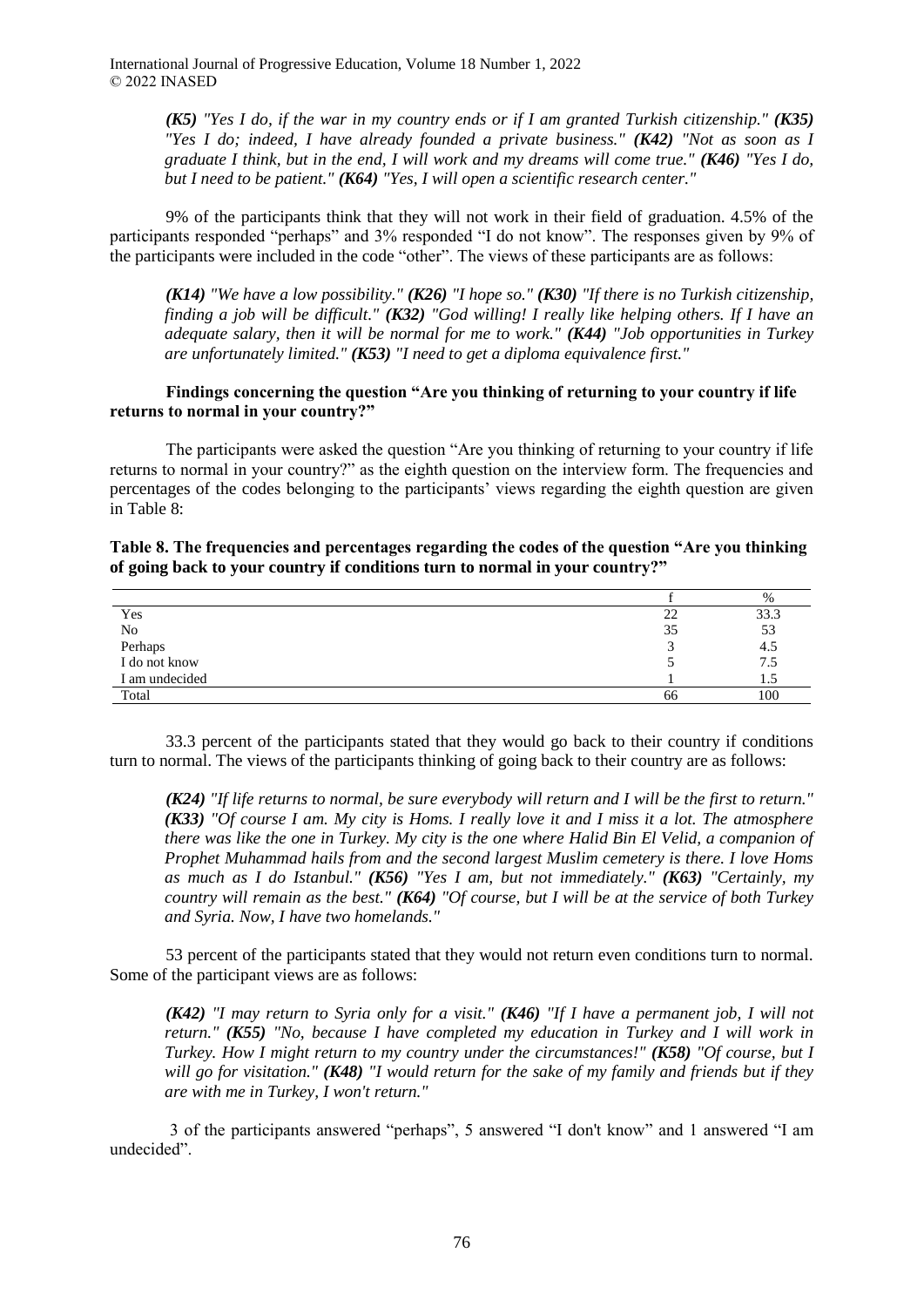### **Findings concerning the question "What are your expectations from the future?"**

The participants were asked the question "What are your expectations from the future?" as the ninth question on the interview form. The frequencies and percentages of the codes belonging to the participants' views regarding the ninth question are given in Table 9:

| Theme                | Codes                    | f              | $\%$ |
|----------------------|--------------------------|----------------|------|
|                      | A beautiful life         | 16             | 17.5 |
|                      | <b>Success</b>           | 14             | 15.3 |
|                      | Peace                    | 11             | 12   |
|                      | Job                      | 8              | 8.7  |
|                      | Stability                | 6              | 6.5  |
|                      | Citizenship              | 5              | 5.4  |
|                      | Future                   | 4              | 4.3  |
|                      | Security                 | 4              | 4.3  |
|                      | Adaptation               | 3              | 3.2  |
|                      | Freedom                  | 3              | 3.2  |
| What are your future | <b>Staying in Turkey</b> | 3              | 3.2  |
| expectations?        | <b>Higher Education</b>  | 2              | 2.1  |
|                      | Money                    | $\overline{c}$ | 2.1  |
|                      | Going back to Turkey     | $\overline{c}$ | 2.1  |
|                      | Tranquility              | $\overline{c}$ | 2.1  |
|                      | Graduation               |                | 1.09 |
|                      | Hope                     |                | 1.09 |
|                      | Justice                  |                | 1.09 |
|                      | Learning Turkish         |                | 1.09 |
|                      | Marriage                 |                | 1.09 |
|                      | Understanding            |                | 1.09 |
|                      | Total                    | 91             | 100  |

| Table 9. Frequencies and percentages regarding the codes of the question "What are your |  |
|-----------------------------------------------------------------------------------------|--|
| expectations from the future?"                                                          |  |

When the responses of the participants were examined, 22 different codes were obtained. Of the codes that emerged as a result of an examination of the participants' views, the one with the highest rate is the code "a beautiful life" (17.5 percent). Millions of people have migrated to different countries abandoning their homes, relatives and homeland due to the conflict in Syria and their lives and routines have been upset. Therefore, people's expectations for the future took the form of having a beautiful life. Similar to the code "a beautiful life", the codes "tranquility", "stability", "peace", "success" and "security" attract attention as codes reflecting people's desire to put their lives in order.

*(K3) "I haven't given it a thought. But I think we will have a beautiful life and find a good job." (K8) "Beautiful days and nothing more." (K11) "A tranquil and peaceful life." (K14) "If only I had a more stable life." (K15) "A tranquil life, endless achievements and let peace prevail everywhere." (K20) "What I expect for the future is for God to bless our country with victory, compassion of our martyrs and release of our brethren from prisons." (K22) "Let beautiful days prevail and that is enough." (K24) "Living in security." (K26) "Reconciliation and success." (K32) "I want tranquility and peace by the will of God and my family." (K34) "Success; I wish for Syrians and the whole Arab world to have peace." (K40) "Being successful, making accurate decisions, and possessing a strong willpower." (K45) "Being successful in Turkey." (K46) "A beautiful life away from the politics and its effects." (K52) "I wish for peace, security, justice and success." (K54) "Elimination of ignorance and cessation of the war." (K56) "First and foremost, a good and danger-free life and freedom of thought." (K60) "We should all struggle to make the world a safe place and develop our country." (K63) "Putting an end to wars, murders and hunger and returning to our country." (K66) "I would like to be a more distinguished person in the field I am studying."*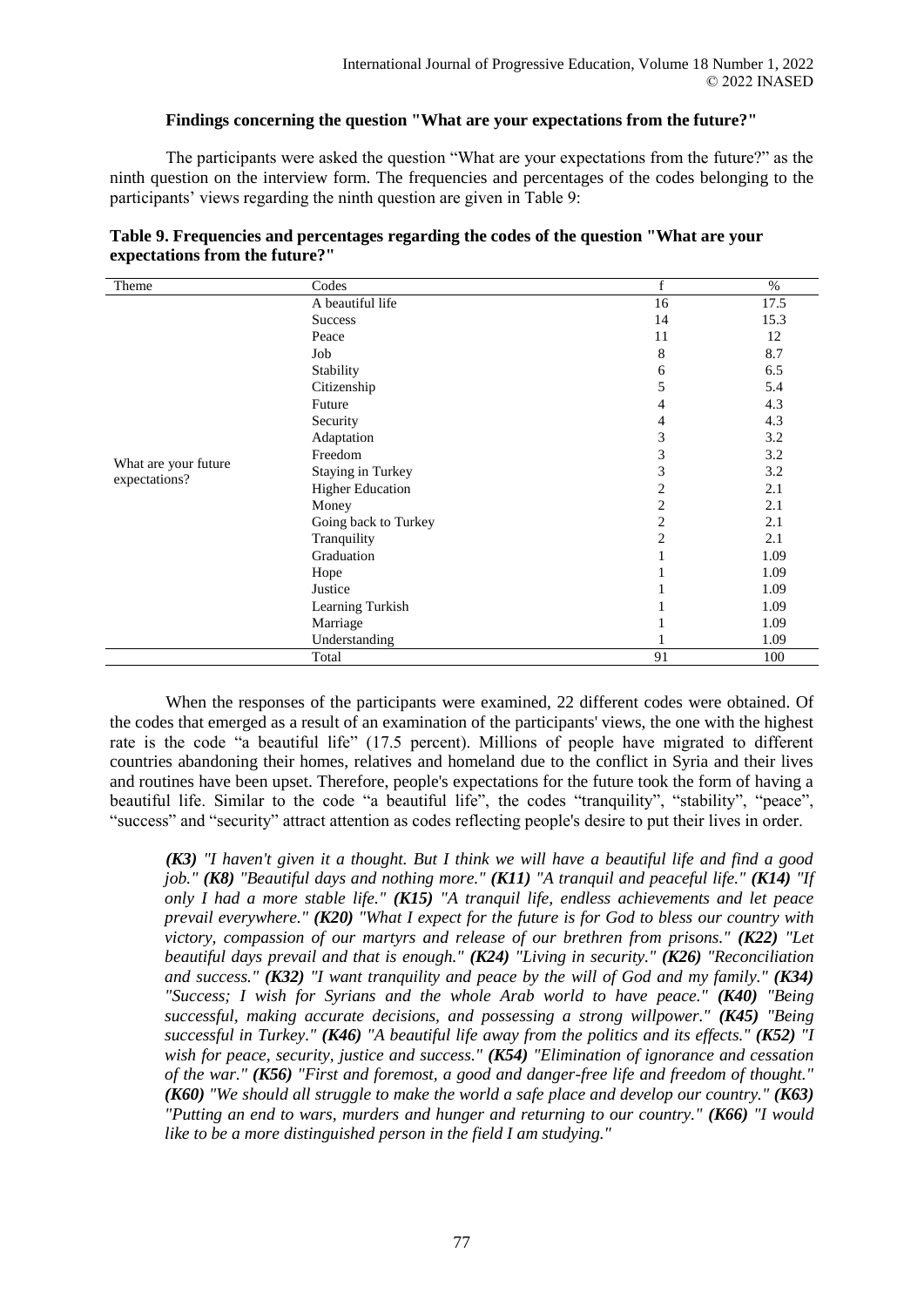8.7 percent of the participants want to find a good "job" in the future and work. The participants' views concerning the code "job" are as follows:

*(K5) "Graduating from university and finding a permanent position. In addition, I would to complete an MA and a PhD." (K39) "Living in a proud manner, finding a job and staying in Turkey." (K41) "I want to find a job. A life where wars and racism do not exist. I want to get married and have a family."*

5.4 percent of the participants stated that they wanted to be Turkish citizens in the future:

*(K23) "Being a citizen of this country and work for it." (K30) "A better economic and social future and we can't wait to see a better integration with the Turkish society." (K33)"Above all, being a Turkish citizen." (K35) "Being a Turkish citizen and starting a big business in Turkey and in the world." (K59) "Learning Turkish well and being able to live as a member of the Turkish community."*

The participants' other views concerning their expectations for the future are as follows:

*(K2) "Making a lot of money." (K6) "Adapting to all areas of life in Turkey and attaining a psychological and physical balance." (K7) "One day I will return to my city and rebuild my home. I want to start a private business between Turkey and Syria." (K18) "That the Turkish community should realize that we are brothers and that we came here at the point of the bayonet; not to grab their jobs." (K28) "Our lives in Turkey being easier." (K29) "Being able to work legally in turkey and getting an MA." (K31) "Freedom for my country and working in my preferred field." (K38) "The future looks bright, so I am optimistic and I am expecting a large portion of the future." (K42) "I want my voice to be heard across the world and leave my mark in the world." (K43) "An environment where everyone can work humanely and reaching the pinnacle of my career." (K47) "Good things, no matter what they are." (K64) "I don't expect anything for the future; let it expect things for me. Keep fighting" (K65) "Working for the future as if one will live eternally."*

# **DISCUSSION, CONCLUSION AND RECOMMENDATION**

The incidents that began in Syria led the country into a civil war and this resulted in dramatic changes in Syrian people's life. "In general, those Syrian who were obliged to leave their homes sought refuge in neighboring countries and took shelter in countries such as Lebanon, Jordan, Turkey, Iraq and Egypt. The crisis, which started in March 2011 and is still having its impacts felt on a large area, has caused more than 200,000 people to lose their lives and millions of other people to abandon the places where they used to live. In this sense, it could be said that more than 10 million people have been seriously affected by the crisis" (Öztürk and Çoltu, 2018, p. 189).

"While most of the Syrians chose to stay in the Middle East, about 1 million of them went to Europe. Turkey, on the other hand, was the country that received the highest number of Syrians" (Sputnik Turkey). 25% of the nearly three and a half million Syrians who came to Turkey are within the 15-24 age range, which is called young population. Of these people, especially those of the higher education age, experienced problems in following their education when they arrived in Turkey and indeed many of them had to leave aside their academic past in Syria and begin university all over again. In particular, determining the reasons why the young Syrians who are at their era of clutching on to life learn Turkish, their perceptions of Turkey and expectations from the future holds significance in regards to the proper administration of their process of learning Turkish as a second language and proper planning of the future of the Syrians.

Considering the field of teaching Turkish as a second language to immigrants, it is seen that the curriculum lacks of qualified instructors and materials; assessment and evaluation processes vary from institution to institution; It is seen that there is no coordination and standard among institutions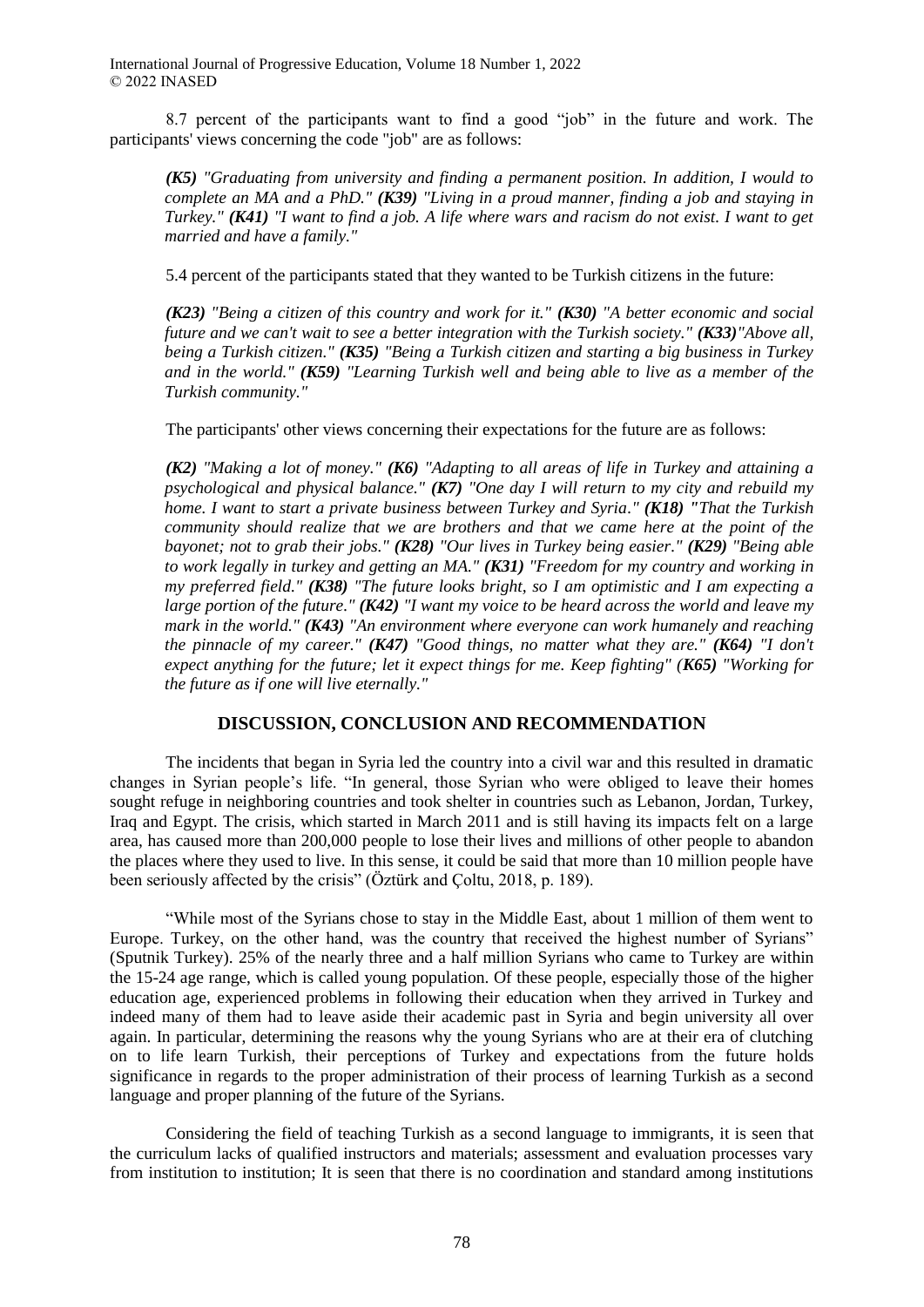that teach Turkish to immigrants (Başar, 2020, p. 307-309). In order to eliminate the problems, the language learning needs of Syrians who learn Turkish as a second language should be determined correctly.

The reason for 39.5 percent of the participants to learn Turkish is "to pursue higher education". All of the participants were Syrian students attending higher education in Turkey. For this reason, it is normal for their primary aim of learning Turkish to be attending higher education.

"It is known that not speaking Turkish delays the adaptation of immigrants to Turkish society and creates certain social problems" (Başar, 2020, p. 296). Indeed, 24.3 percent of the students want to be able to speak Turkish in daily life. When people settle in a different country due to immigration, it is very difficult for them to adapt to the social life without knowing the language of that country. Bölükbaş (2016, p. 30) states that while describing the problems that Syrians face in particular, performing an official transaction, filling out a form, writing an e-mail, telling the doctor about their health problems in the hospital, communicating with their Turkish friends, shopping and asking for addresses, they have problems. For Syrians who want to meet their basic needs, get education, find a job, work and continue their lives, learning Turkish and overcoming communication problems that can be experienced in daily life are important reasons for learning Turkish. Phutkaradze (2018, p. 88) states that the fact that irregular immigrants do not know the language of the society they live in, affects their business life negatively, and states that these people need to learn the official language of the country in order to continue their lives normally. As a matter of fact, 9 percent of the participants stated, in a way that supports this situation that they wanted to learn Turkish in order to "eliminate communication problems According to Tunagür and Kardaş (2021, p. 135), Syrians learn Turkish in order to live in Turkey, receive a decent education and adapt to social life.

"Finding a job" and "becoming a Turkish citizen" are among the other reasons the young Syrians want to learn Turkish. People have to produce, work and earn income in order to survive. People who do not know the official language spoken in the country usually work under difficult conditions in the service sector as a cheap labor force. The higher education diplomas do not help in increasing their income. Therefore, the Syrians who immigrating Turkey, would like to learn Turkish and get higher education, and also expect to take part in different sectors as qualified employees. The exceptional right to "become a citizen" granted to Syrians attending higher education, causes an increase in the demand of the young Syrian population to learn Turkish and to receive higher education.

The relationship between Turkey and Syria is not new. Though it dates back to earlier times, the borders between the two countries were drawn with the Ankara Treaty and they assumed their final form when the State of Hatay was annexed to Turkey. With the demarcation of the borders, many families were split and while a part of the family remained on Syrian territory, the other part remained on the Turkish side. Ties established for reasons of kinship, trade, marriage etc. have caused both people and cultures to resemble each other. Today, the mention of the word "Turkey" brings concepts of nature, civilization, fraternity, education, history, tourism, Ottomans, homeland and food to the minds of the Syrian immigrants of higher education age. These people live with us within the borders of Turkey today. However, it should be keep in mind that the people in the region lived their lives in the same territory during the Ottoman rule. Therefore, it is not surprising that young Syrians remember the concepts when the word "Turkey" is mentioned.

Almost all of the young Syrians living in Turkey love Turkey. Large numbers of Syrians migrated to Europe as a consequence of the incidents in Syria, but these people often experienced serious problems in adapting to the countries where they took refuge. Especially, the Syrians who migrated to countries that had a different religion from them, initially had enormous difficulty. Cultural similarities between Turkey and Syria make young people feel at home and love Turkey. The proximity of Syrians to Turkey generally affects their willingness to learn Turkish in a positive way. On the other hand, Tunagür and Kardaş (2021, p.) revealed in their research that only two students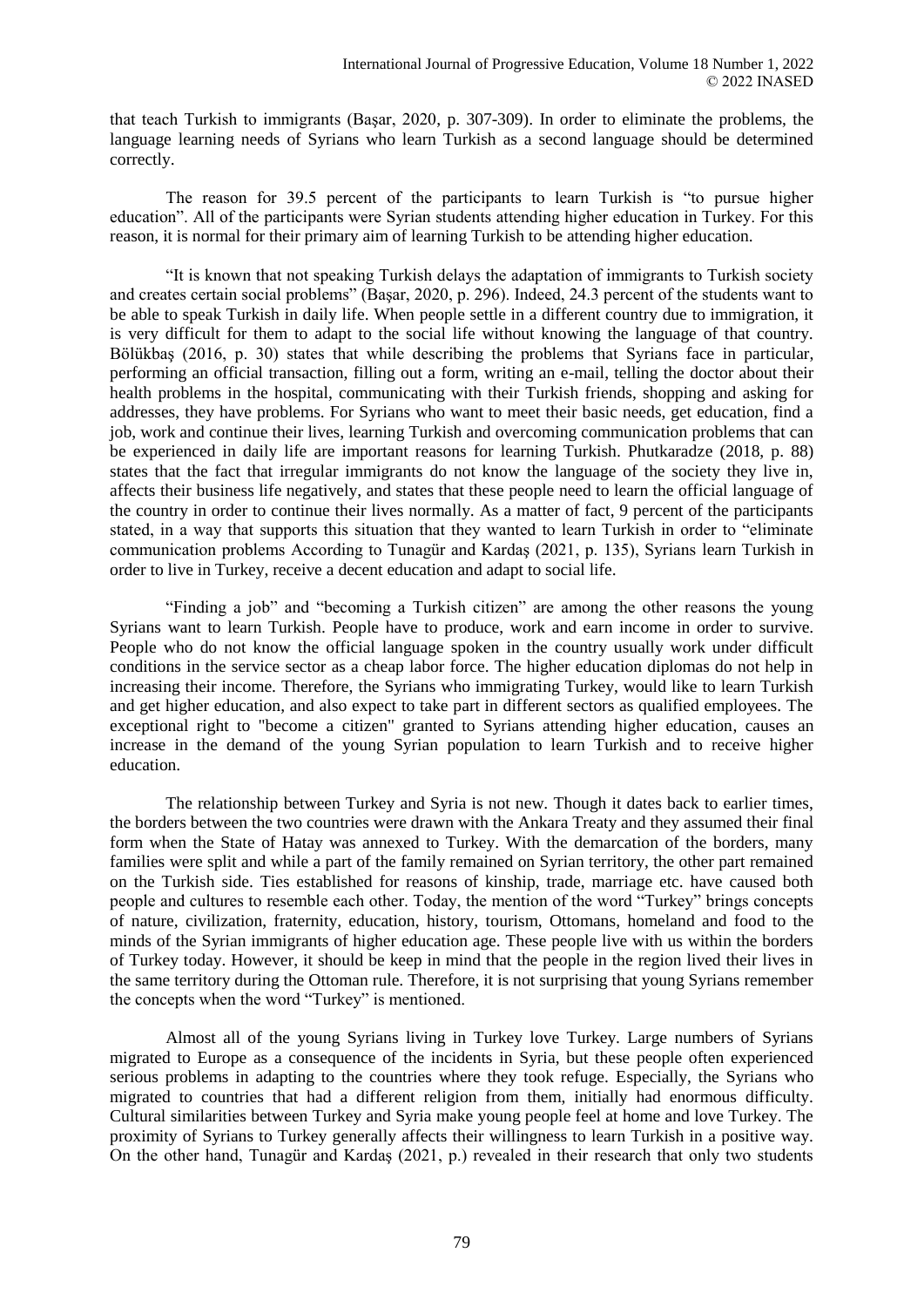wanted to learn Turkish because they love Turkey, and stated that it is thought-provoking that Syrians who have been living in Turkey since 2011 do not have the expected level of love for Turkish.

Although most of the Syrian young people state that they love Turkey, 36% of the young people wish to live in another country especially due to the possibility of having better living standards there. According to Simsek (2019, p. 507), behind the Syrians' decision to go to Europe, there are mostly problems related to access to basic rights, including employment, education, health and housing.

The Netherlands, Spain, England, Canada, Qatar, Russia, Saudi Arabia and Dubai,the United Arab Emirates, stand out among the countries where young people wish to live. These young people also state that they wish to live in the American continent. When the countries where the young Syrian population in Turkey wish to live are examined, it is seen that countries with higher living standards and welfare are preferred. It is not easy for young people to migrate to those countries after Turkey, because most of these countries object to accepting legal immigrants or accept only a few applications for asylum each year. Syrians trying to enter those countries in secret experience problems in the process and indeed many people risk their lives in this process.

"Negative and discriminatory perceptions about Syrians and media representations that contribute significantly to the production and spread of these perceptions are among some of the problems encountered by Syrian refugees in the host countries. The way Syrian refugees is represented in the media causes the problem to prolong and spread" (Efe, 2015, p. 7). The Syrian young people face similar hardships in Turkey, too. "Fake news such as that Syrian refugees can attend any university they want without limitations of quota; the state pays them 1500 TL a month and they can receive all health services including IVF treatment for free is being spread by anti-immigrant groups without encountering any counter arguments in an environment where accurate information is at a minimum level or nonexistent at all; accounts, websites and Facebook pages in the social media established specifically for disinformation continue to spread false information systematically" (Özipek, 2018, p. 66). Hatred speech and negative discrimination faced by Syrians in particular are unacceptable behaviors. In some cities, attitudes of local people sometimes even reach levels that could be deemed racism and Syrians experience social exclusion (See, Cengiz, 2015; Evran, et al., 2020; Çağlar et al., 2016; Karasu, 2016). It should be noted that these people did not come to Turkey by their own will. The conditions they found themselves in compelled people to migrate. Indeed, 33.3 % of the young people wish to return to their country if life returns to normal there. Though this rate may seem low, an evaluation based on the age of the participants will provide a healthier analysis of the situation. Most of the young people who participated in the study came to Turkey at a very early age. Therefore, although feelings of belonging to their own country have not yet fully taken root, 1 out of the 3 participants stated that they wanted to return to their country. Nevertheless, the fact that these young people are going to complete their education in Turkey is another factor that will make their enthusiasim to live in Turkey. It is certain that as the mean age of Syrian people increases, the rate of people wishing to return to their country will also increase.

Problems concerning language, education, finding a job, adaptation, getting into university and obtaining an ID card are among the other challenges that Syrian young people face in Turkey. Except for those of Turkmen origin, the most challenging problem that people coming from Syria face when they arrive in Turkey is language. Because of language problem, people have difficulty in communication, their education is disrupted and adaptation problems arise. People have difficulty finding jobs in line with their education as they do not speak the local language and hence are generally obliged to work in jobs requiring physical strength for rather low wages. Moreover, "rising rates of unemployment in places where Syrian population is dense lead to perceptions that Syrians take jobs that could otherwise be done by native people" (Özpınar et al., 2016, p. 4). Syrian students also face some problems in their Turkish teaching processes. Tunagür and Kardaş (2021, p. 132) group the difficulties that Syrian students experience while learning Turkish under seven themes: language skills, social relations, cultural adaptation, alphabet difference, linguistic characteristics, personal reasons and vocabulary.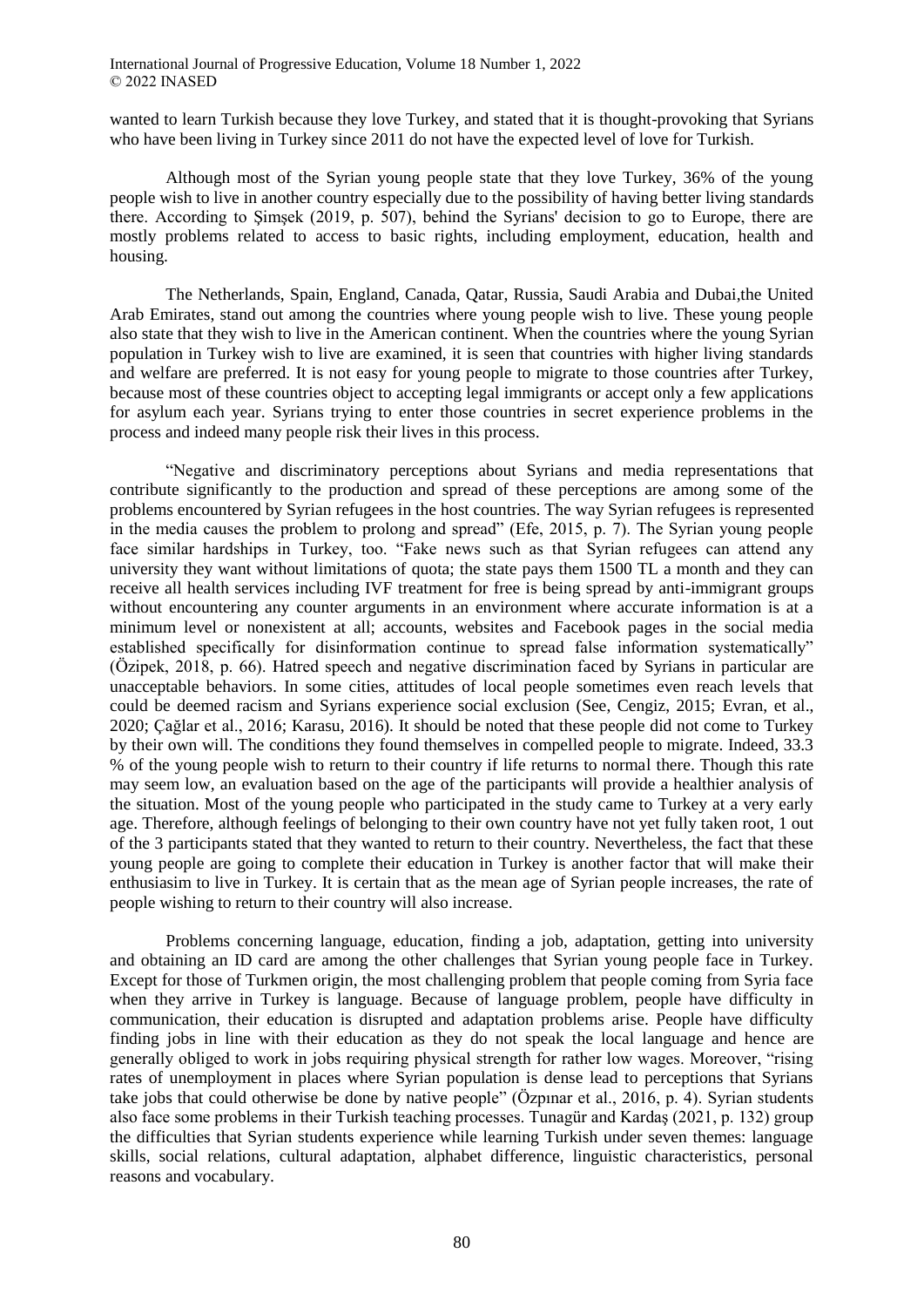Syrian families in Turkey stay either in the camps prepared by the state or in the houses they rent. Though efforts are constantly being made to improve the conditions in the camps, it is impossible for people to find the comfort of their homes. Families that are a little better off prefer to rent houses rather than stay in camps. However, "increases have been observed in house rentals and prices since Syrian refugees began to arrive in Turkey" (Özdemir, 2017, p. 123). Both the rise in demand and the desire to earn more have led to dramatic increases in rentals in cities with high immigration rates, which has negatively affected both Syrian and Turkish families. Koç et al. (2015, p. 84) also stated that the number of people who want to stay out of the camps is increasing day by day, and it was welcomed that these people put the money they brought with them into the local market in the first place, but in the next period, especially in border cities, rent increases were experienced and the increases negatively affected the tenants.

Syrians allowed into Turkey are granted temporary protection status and ID cards and these people can travel within the country only after they obtain permission to this end. Therefore, Syrians first need to have a reason for traveling from one place to another, and then they need to get permission for travel from the immigration authority. Though this is important for keeping the balances within the country and maintaining an even distribution of Syrians to cities, the practice makes the lives of Syrian people more difficult.

52.1 percent of the young people are planning to finish their university education as soon as possible and get a job immediately. The most important factor in this is that these people have families depending on them and they need to make a living. Only 12.6% of the young people wish to pursue a master's degree, i.e., continue higher education. Researches also reveal that Syrians have priorities in finding a job (see Arslan, 2018; Korkmaz, 2018; İşcan & Çakır, 2019). Here, it turns out that the priority of the young people is to find a job. 9.8 percent of the young people stated that they wanted to engage in activities that would benefit Turkey after they graduated. The fact that Turkey embraced them in their hard times causes these people to feel indebted to Turkey and therefore do favorable things for Turkey.

Admission of foreign students at higher education level in Turkey into university depends on certain criteria. According to this and contrary to the common belief, foreign students compete only with foreign students like themselves, and those who are successful as a result of the evaluations gain the right to enroll in the relevant department of the universities. While general standards for foreigners' entrance to university are the same in all universities, different universities can implement different procedures with slight changes. While some universities admit students with their own examinations, others accept scores obtained from foreign student examinations administered by one of the major universities and allow students to enroll. When the distribution of Syrian youth to the departments of universities is examined, it is seen that medicine, dentistry, nursing, architecture and engineering come to the forefront. 74.2 percent of the youth think that they will be able to work in their field of expertise. This high rate is attributable to the fact that young people generally prefer occupations that are on high demand and are in the service sector.

People living as Syrian citizens in temporary protected status in Turkey do not have the legal right to travel to many European countries. Outside of exceptions, many countries have closed their doors to Syrian citizens. Therefore, knowing that they cannot go any other country with their Syrian passports, young Syrians want to become Turkish citizens. If they become citizens, the lives of these young people will be easier and they will be able to fully benefit from the rights that Turkish citizens enjoy.

Syrian refugees are a fact of the whole World. Turkey did not act as a mere spectator to the events taking place right beside it; instead, it opened its doors to people rushing desperately to it. According to international agreements, many European countries are required to accept a certain number of Syrian refugees to their country in proportion to their level of development. Yet, "according to Oxfam, only three rich countries pledged to accept Syrians in proportion to their economic size.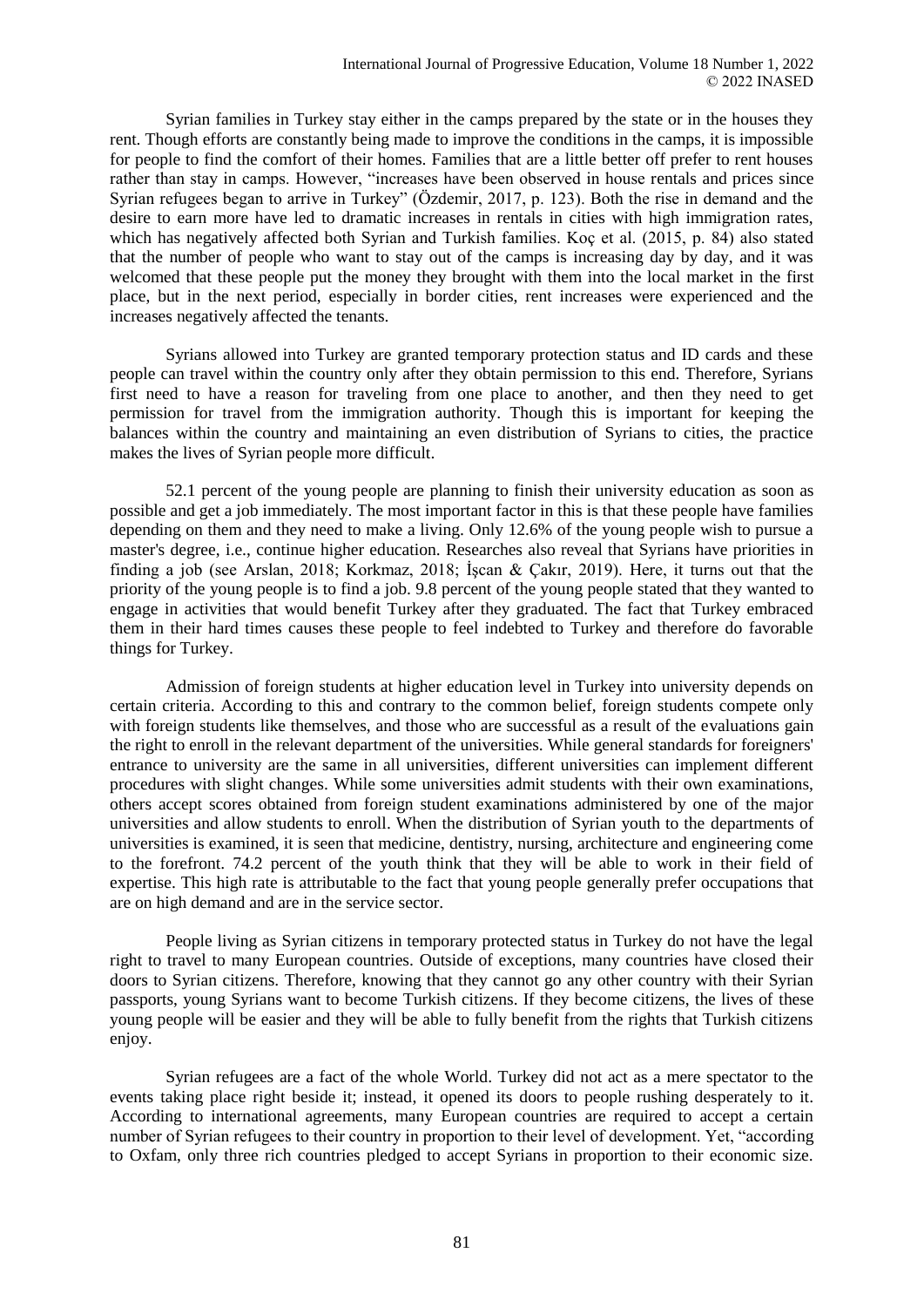According to the report, these countries are Canada, Germany and Norway" (BBC News, 2016). Other countries, on the other hand, tend to admit as few Syrians as possible and ignore the problem.

Analyzes based on the responses of the Syrian youth participating in the study indicated that the Syrian youth still continue to struggle for their lives. These young people are struggling to learn the local language, get higher education, find a job and sustain their lives and expect security, peace, stability and success from the future. Young Syrians want to leave their bad days behind and look to the future with hope. In this context, all countries must accept their responsibility and a common road map should be determined for the solution of the problem.

Young people are the most important part of the population that will influence and direct the history of nations and states. Syrian youth who had to migrate to Turkey was forced to face the challenges of life at an early age. Most of the young Syrian people want to live a nice life where they can leave the bad days behind. The war, which underlies the hard times they have experienced, has inflicted a great trauma on the youth. For this reason, the Syrian youth wants all wars to come to an end so that peace will prevail all over the world.

The suggestions put forward based on the results of the research are as follows:

- The Syrian students who had to abandon their education and migrated to Turkey need to be granted the right to transfer to the related departments of the universities in Turkey, and they need to be able to complete their remaining courses and graduate from their departments.
- Regardless of the language of instruction of their departments, the students who are admitted to the universities should be admitted to preparatory Turkish classes and be made sure they learn Turkish.
- Considering that they will continue their higher education after TÖMER, beginning from the advanced level, the Syrian students who learn Turkish as a second language should be given academic Turkish courses.
- Syrians who learn Turkish in order to organize their social life and adapt to Turkish society should be provided with learning environment where they can practice the language they learn and socialize with their peers; various events and organizations should be organized.
- Those who have successfully completed the higher education process should be given the right to become a Turkish citizen; these people should be encouraged to pursue MA and PhD; in particular, following the branches that will be made among the students who graduated from departments such as medicine, pharmacy, dentistry, engineering, architecture, nursing, it should be ensured that the best ones among them start to work in the relevant institutions.
- Incentive programs that would eliminate the idea of migrating to other countries from the minds of accomplished young Syrians who are developed in the professional and academic sense and those people should be provided with projects and employment opportunities that would benefit Turkey and themselves.
- Institutions teaching Turkish as a second language should be coordinated, curriculum, textbooks and materials for teaching Turkish as a second language should be developed, language teaching principles should be built on certain foundations and inter-institutional standardization should be ensured.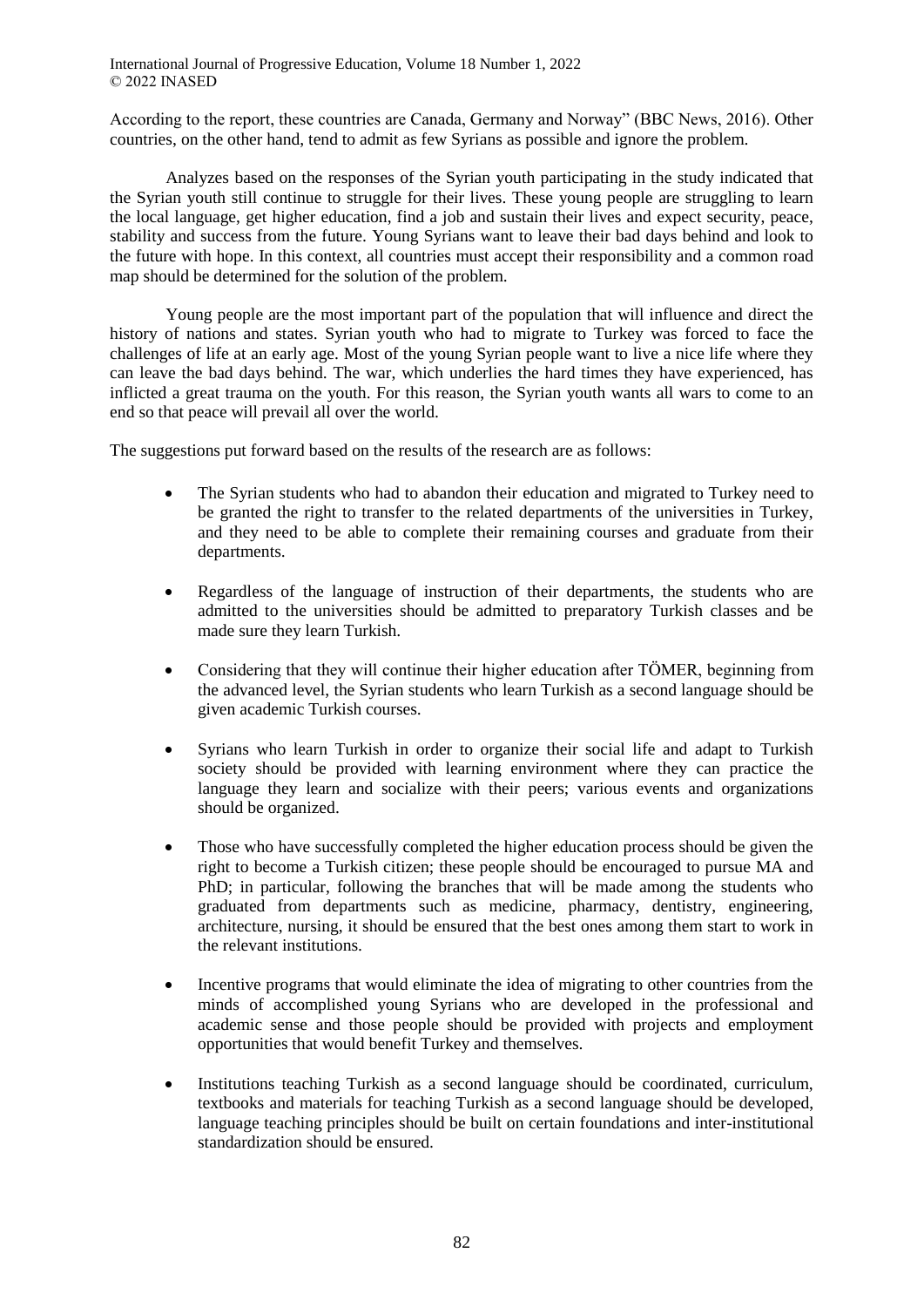- Physical conditions of the Turkish courses being held in the camps (heating, lighting, etc.) should be improved; technological tools such as computers, projectors, and sound systems should be provided and made available to the service of course centers. Instructors who will take part in the courses should be chosen among those who are experts in the field of teaching Turkish as a second language. If there is no such opportunity, instructors from the departments related to the field such as Turkish teaching, Turkish language and literature should be assigned to the courses. Instructors charged with in-service training programs should be provided with opportunities to meet with academics who are experts in their fields and to improve themselves.
- Classes should be held in mixed classes at TÖMER institution, and not all students should be Syrians as they would like to speak Arabic among themselves. In this way, Syrian students should be encouraged to use Turkish in order to communicate with people coming from different countries.
- If possible, special groups should be created for Turkmen students, and these students should gain the competence of writing in Turkish alphabet and speaking in Istanbul Turkish.

### **REFERENCES**

- Arslan, H. (2018). *Problems faced by Syrian refugees in finding a job (Adıyaman example).* (Unpublished master's thesis). Hasan Kalyoncu University, Gaziantep.
- Başar, U. (2020). The policy of teaching Turkish as a second language for immigrants. U. Başar & B. Tüfekçioğlu (Ed.), *Teaching Turkish to Immigrants* (pp. 293-316). Nobel.
- BBC News. (2016). Rich countries only accepted 1.4 percent of Syrian refugees. https://www.bbc.com/turkce/haberler/2016/03/160329\_oxfam\_suriyeli\_multeciler [Last retrieved on 05.10.2019].
- Bölükbaş, F. (2016). Analysis of the language needs of Syrian refugees: The Case of Istanbul. *International Journal of Social Studies,3*(46), 21-31.
- Büyüköztürk, Ş., Çakmak, E. K., Akgün, Ö. E., Karadeniz, Ş., & Demirel, F. (2016). *Scientific Research Methods (*22.Edition). Pegem Academy.
- Cengiz, D. (2015) Spatial effects of forced migration and perception of local people: Kilis example. *Turkish Studies-International Periodical for the Languages, Literature and History of Turkish or Turkic*, *10*(2), 101-122.
- Çağlar, D. A., Ekinci, Y., & Banu H. A. (2016). Social exclusion mechanisms faced by Syrian refugees. *Journal of Social Sciences Research, 14*(27), 7-40.
- Efe, İ. (2015). Syrian refugees in the Turkish press. SETA Report*.* http://file.setav.org/Files/Pdf/20151225180911\_turk-basininda-suriyeli-siginmacilar-pdf.pdf [Last retrieved on 25.10.2019].
- Evran, S., Riedler, M. & Eryaman, M.Y. (2020). Geçici Eğitim Merkezlerinde Görev Yapan Suriyeli ve Türk Sınıf Öğretmenlerinin Öğretmenlik Deneyimleri Üzerine Bir Yaşam Öyküsü Araştırması . *Akdeniz Eğitim Araştırmaları Dergisi, 14*(32), 220-248.
- İşcan, İ. H. & Çakır, M. (2019). The impact of asylum seekers and refugees in Turkey on the Turkish labor market: A field study. *Journal of Social Policy Studies, 19*(43), 177-235.